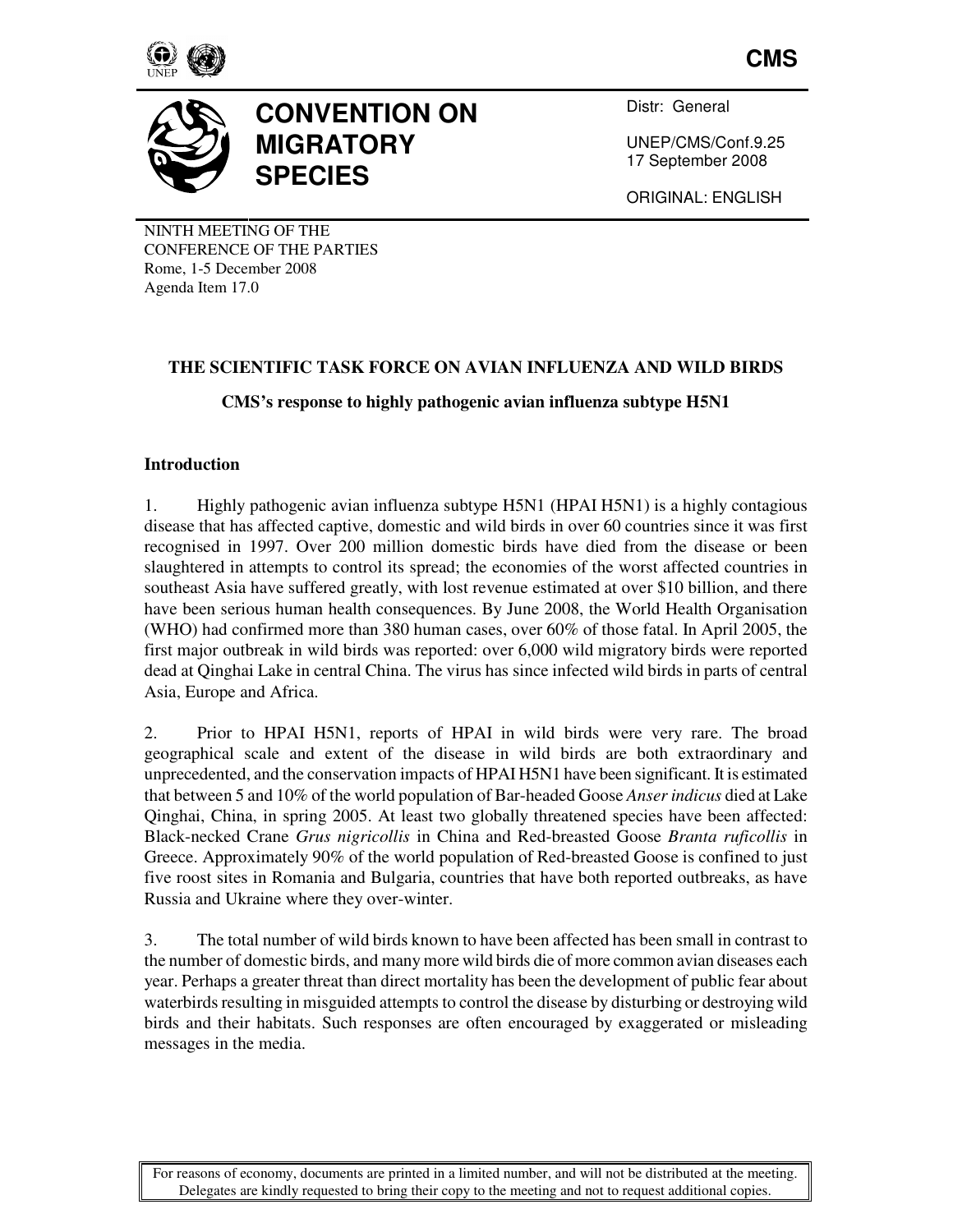4. Following concerns about the role of migratory birds as potential vectors of HPAI H5N1, the UNEP Convention on Migratory Species (CMS) in close cooperation with the Agreement on the Conservation of African Eurasian Migratory Waterbirds (AEWA) established the Scientific Task Force on Avian Influenza and Wild Birds (the Task Force) in August 2005. It comprises 15 members and observers, including UN bodies, multilateral environmental agreements, and specialist intergovernmental and non-governmental organisations. Since August 2007, the CMS Secretariat and FAO have provided joint coordination of the Task Force.

5. The current member list of the Task Force comprises: AEWA, the UNEP African-Eurasian Waterbird Agreement; BirdLife International; CBD, the UNEP Convention on Biological Diversity; CIC, the International Council for Game and Wildlife Conservation; CMS, the UNEP Convention on Migratory Species; FAO, the UN Food and Agriculture Organization; ISDR, the UN International Strategy for Disaster Reduction; Ramsar, the Ramsar Convention on Wetlands; Wetlands International; WWT, the Wildfowl & Wetlands Trust; WCS, the Wildlife Conservation Society; and ZSL, the Zoological Society of London. Task Force observers are the OIE, the World Organisation for Animal Health; UNEP, the United Nations Environment Programme; and WHO, the World Health Organisation.

6. The Task Force aims to obtain the best scientific advice on the conservation impact of the spread of HPAI H5N1, including assessing the potential role of migratory birds as vectors of the virus. It has issued advice on the root causes of the spread of this disease and has promoted the development of international 'early warning' systems. The Task Force promotes objective information on the role of wild birds as vectors of HPAI H5N1 and tries to avoid overreaction by decision/policy makers that could be detrimental to the conservation of waterbird species and their habitats. The members of the Task Force work through teleconferences, e-mail contact, and meetings.

7. The Task Force also operates a unique web-based platform on Avian Influenza, Wildlife and the Environment (AIWEb; www.aiweb.info), through which information exchange and expert communication on current and emerging topics relating to HPAI H5N1, migratory birds and the environment is facilitated further.

8. CMS Resolution 8.27 – 'Migratory Species and Avian Influenza' – called for integrated responses at both the national and international level, increased capacity for research, enforcement and enhancement of biosecurity standards, cooperation from the hunting community, education and public awareness programmes on HPAI H5N1, and requested Contracting Parties to support the development of long-term monitoring and surveillance programmes for migratory birds. The resolution strongly opposed the killing of wild waterbirds and the destruction of waterbird habitats as a response to HPAI H5N1 as these actions would not have amounted to wise use as urged by Articles 1 and 8 of CBD, and may have exacerbated the problem by causing further dispersion of infected birds. The resolution also supported the continued work of the Task Force.

# **Developments since the Eighth Meeting of the Conference of the Parties to CMS (COP 8)**

9. Since COP 8, the Task Force has held nine teleconferences, convened two technical meetings, organised an avian influenza event as part of CBD COP 9, provided advice to a number of governments on responding to HPAI H5N1, produced a variety of documents and publications in several languages, maintained an up-to-date website and attended international HPAI meetings around the world providing balanced, scientific information on the role of wild birds in the spread of HPAI H5N1.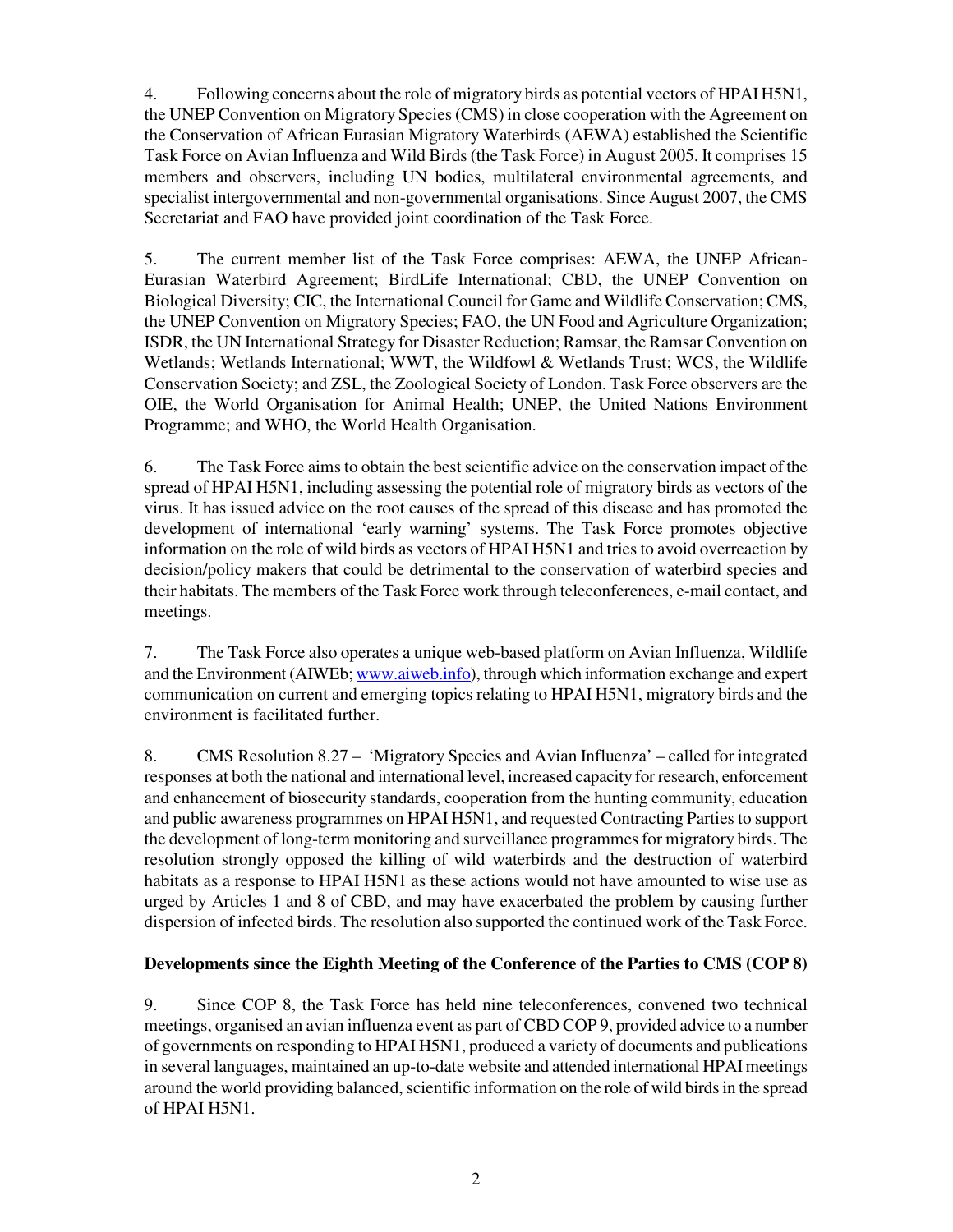10. The first technical meeting of the Task Force, a scientific seminar on 'Avian Influenza, the Environment and Migratory birds' (Nairobi, Kenya; 10-11 April 2006), was attended by over 50 experts from the fields of virology, epidemiology, human and animal health, poultry farming, ecology and conservation. The seminar reviewed the latest scientific studies concerning the evolution and spread of Asian lineage HPAI H5N1, its impacts on wild birds and the wider environment, and discussed issues related to the risk of further transmission as well as to effective risk mitigation strategies. The recommendations of the seminar are provided in Annex 1 to the present document, and the complete proceedings are provided in the Information paper UNEP/CMS/Inf.9.17: The Scientific Force on Avian Influenza and Wild Birds. The seminar acknowledged that the Task Force would be the main mechanism to implement the recommendations.

11. The second technical meeting of the Task Force, an international workshop on 'Practical Lessons Learned' (Aviemore, Scotland, 26-28 June 2007), concluded that future outbreaks need to be tackled quickly, involving wild bird experts as well as veterinarians and other specialists. The meeting considered that whilst wild birds are affected by the virus, domestic birds, especially the poultry industry and trade, hold the key to limiting future international spread. In addition, there is a continuing need to further develop national interministerial capacity, and interdisciplinary collaboration elsewhere, to respond to the challenges posed by HPAI H5N1. The conclusions and recommendations of the workshop are provided in Annex 2 to the present document, and the complete proceedings are provided in the Information paper UNEP/CMS/Inf.9.17: The Scientific Force on Avian Influenza and Wild Birds.

12. A seminar convened jointly by CMS and Museum Koenig in May 2008 on 'Animals, People and Disease: a Cross-cutting Issue for Biodiversity Conservation' addressed the topic of avian influenza in the wider context of wildlife health and suggested adapting approaches that have been developed for dealing with HPAI H5N1 to other wildlife diseases. The seminar was organised in Bonn as a side-event for CBD COP 9. The seminar underlined again the need to increase national capacities to respond to the challenges posed by HPAI H5N1. In particular, preparation for outbreaks through contingency planning and risk assessment was emphasised. The seminar also stressed the need to take longer-term and integrated perspectives in responding to the challenges posed by these diseases. The global response to HPAI H5N1 provides an important opportunity to learn and to build capacity for wildlife disease surveillance and habitat management in order to reduce associated risks. This will assist in controlling emerging and reemerging wildlife diseases that could have wide-ranging impacts on agriculture, economies, livelihoods, human health, and wildlife conservation.

13. Documents prepared by the Task Force, or with input from the Task Force, include a revised edition of the Task Force's information brochure (now available in seven languages); the Proceedings of the Avian Influenza and Wildlife Workshop on 'Practical Lessons Learned' (Aviemore, Scotland;  $26 - 28$  June 2007); a scientific summary of avian influenza and its implications for wildlife and conservation (see Annex 3); Draft Resolutions and guidance documents for CMS COP 9, AEWA MOP 4 and Ramsar COP 10. Further avian influenza related publications released by CMS can be found under the following link http://www.cms.int/avianflu/index.htm.

14. The scientific summary (see Annex 3) was produced to provide a summary of what is currently known about avian influenza and how the disease impacts wildlife and conservation. The document defines avian influenza, describes how HPAI viruses arise, discusses the spread of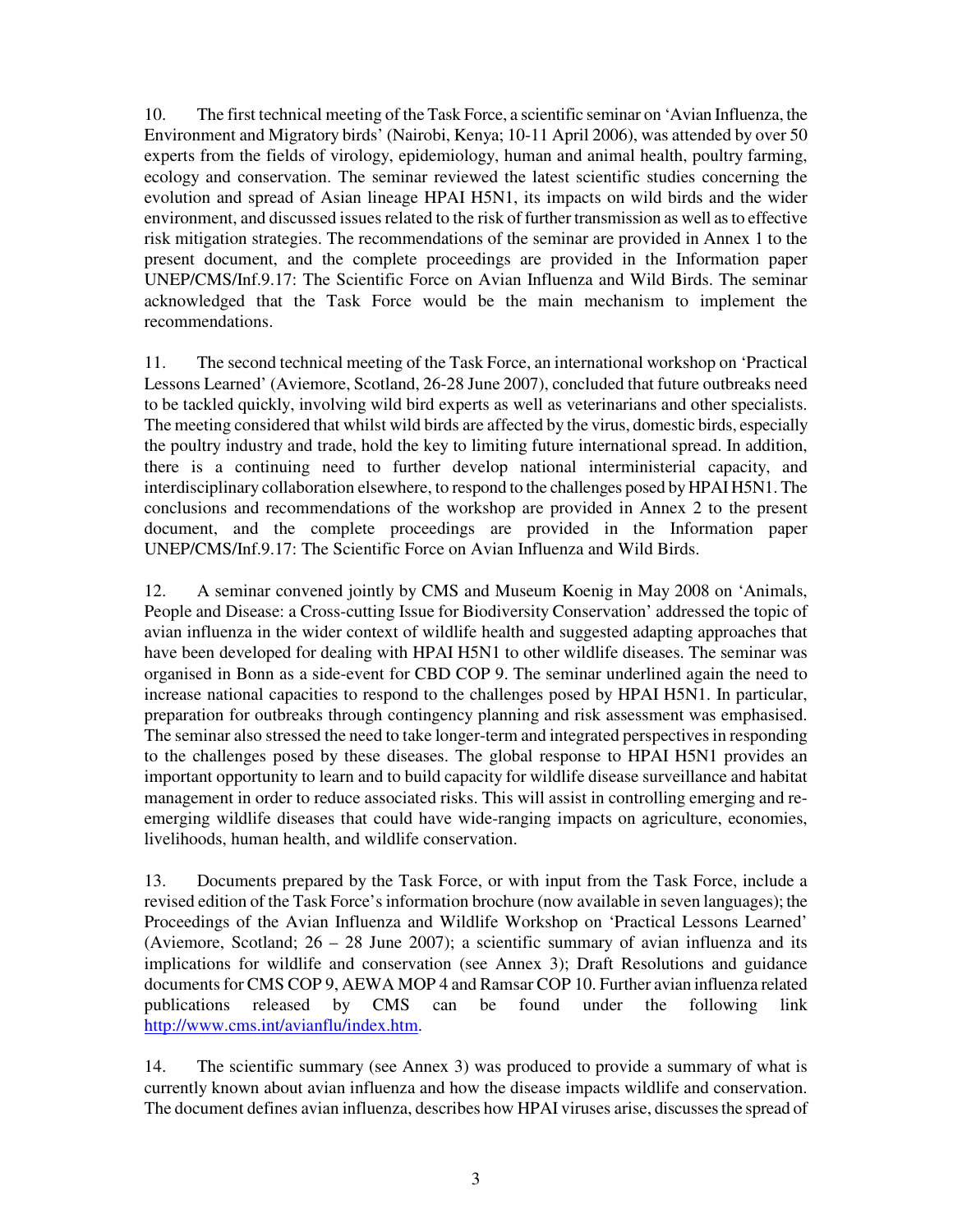HPAI H5N1 including the major outbreaks in wild birds, and details the conservation implications of HPAI H5N1. The document provides scientific background information to inform policy makers, and members of the public and press. As well as CMS COP 9, the scientific statement is being submitted to Ramsar COP 10 and AEWA MOP 4 for endorsement.

15. The Avian Influenza, Wildlife and the Environment website (AIWEb; www.aiweb.info) was launched by the Task Force in Autumn 2006 and is regularly updated and maintained by the Task Force coordinator. The site contains news updates, key documents, information on current topics and a variety of other resources. In addition, it provides a public platform for information exchange and communication on current and emerging topics relating to avian influenza and wild birds and receives approximately 5,000 visitors per month. For it to be an active, current and useful resource, the continued collaboration of Task Force members and other experts in contributing to the website is essential and much encouraged.

# **Task Force Coordination and Future Projects**

16. Funding is required to guarantee the effective continuation of the work of the Task Force. The funding will primarily be used for the maintenance of AIWEb, the production of publications and the organisation of events. The Wildfowl & Wetlands Trust (WWT) has been contracted to cover a number of the coordination tasks previously completed by a coordinator based at CMS. The continued work of the Task Force is supported in Draft Resolutions submitted to Ramsar COP 9, AEWA MOP 4 and CMS COP 9.

17. In addition to regular teleconferences, the Task Force plans to organise its third technical meeting in 2009 to follow-up the successful meetings in Nairobi and Aviemore (see UNEP/CMS/Inf.9.17: The Scientific Force on Avian Influenza and Wild Birds).

18. The Task Force will continue to provide scientific information and advice on the role of wild birds in the spread and continuance of HPAI H5N1 by attending international meetings, producing information documents, publishing information on AIWEb, and communicating by email or other suitable method.

# *Action requested:*

The Conference of the Parties is invited to:

- a) provide, with and through the Scientific Task Force on Avian Influenza and Wild Birds, relevant input on practical measures to reduce the risk of disease transmission between wild, captive and domestic birds, to those agencies developing contingency and wetland management plans related to HPAI;
- b) collaborate with the Working Group on Migratory Species as Vectors of Diseases and the Executive Secretary to make recommendations regarding the nature and extent of risks associated with other diseases in migratory species and possible areas of action to be taken by Contracting Parties in addressing this;
- c) reaffirm the provisions of Resolution 8.27 on Migratory Species and Highly Pathogenic Avian Influenza, and in particular: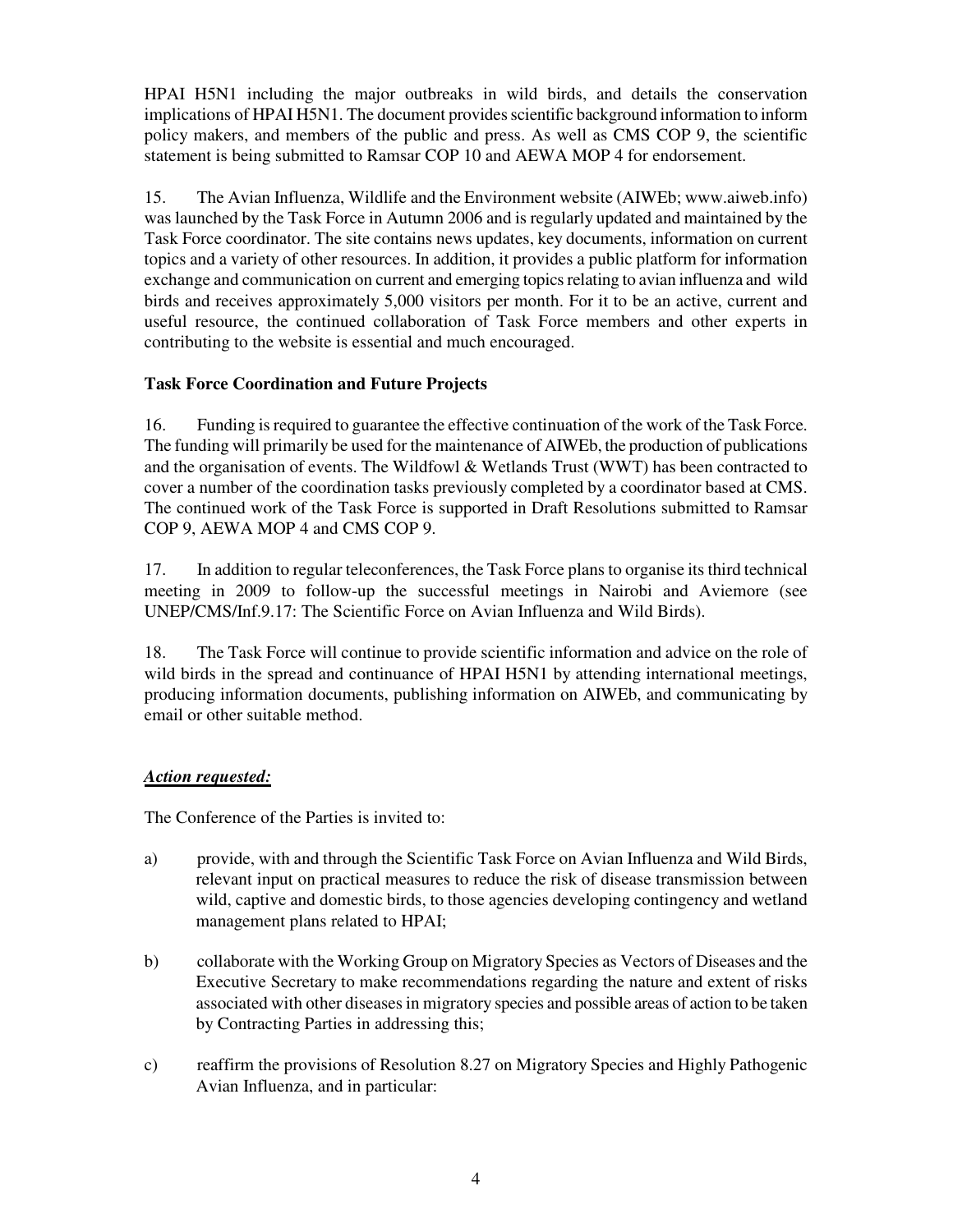- i. the need for fully integrated approaches, at both national and international levels, to address HPAI and other animal borne diseases by bringing ornithological, wildlife and wetland management expertise together with those traditionally responsible for public health and zoonoses, including veterinary, agricultural, virological, epidemiological and medical expertise;
- ii. the need for governments to support coordinated, well-structured and long-term monitoring and surveillance programmes for migratory birds in order to assess, *inter alia*, current and new disease risks, making best use of, and building on existing schemes, including those developed since 2005;
- d) congratulate the members of the Task Force for their unstinting efforts and output during the period  $2005 - 2008$ , which have made a significant contribution to improving understanding and awareness of the causes of, and responses to, the role of wild birds in the spread of HPAI;
- e) request the Executive Secretary to continue to act as joint co-ordinator of the Scientific Task Force on Avian Influenza and Wild Birds in partnership with FAO, and with the engagement of the CMS Scientific Council;
- f) endorse the Scientific Summary of Highly Pathogenic Avian Influenza H5N1 : Wildlife and Conservation Considerations prepared by the Scientific Task Force and attached as Annex 3 of this paper; call on other relevant bodies including FAO, UNEP and MEAs also to endorse this statement, and request the Secretariat to ensure maximum circulation and understanding of the statement;
- g) agree to provide appropriate funding in the CMS budget 2009 2011 for the work of CMS in relation to the Task Force and related aspects of work on avian influenza including awareness-raising and capacity building activities; and
- h) endorse a draft Resolution to be tabled at CMS COP 9 on responding to the challenges of emerging and re-emerging diseases in migratory species.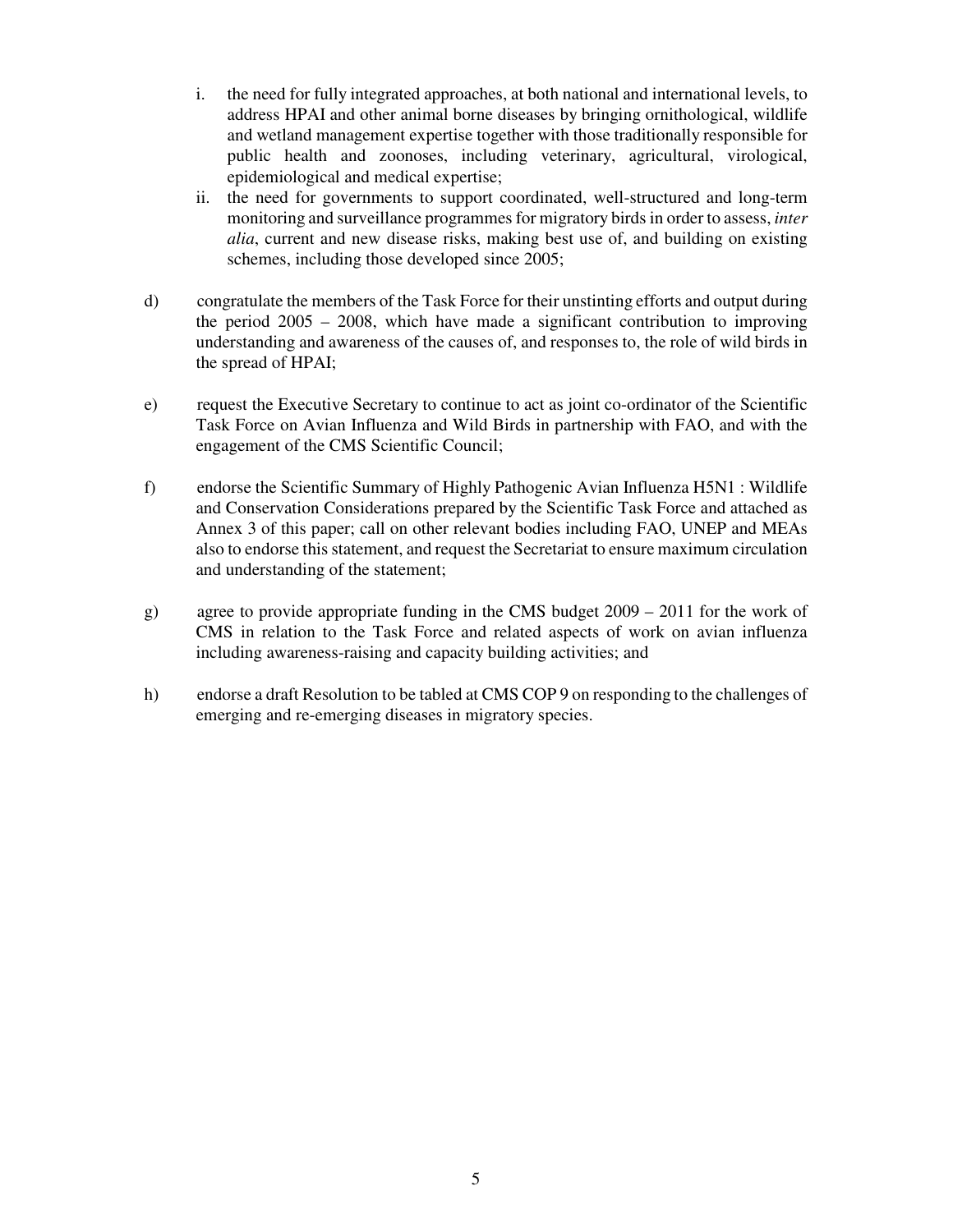# **Annex 1: Recommendations of the first technical meeting of the Task Force, a scientific seminar on 'Avian Influenza, the Environment and Migratory birds' (Nairobi, Kenya; 10-11 April 2006)**

The goal of the meeting was to address the migratory bird and environmental aspects of the highly pathogenic avian influenza (HPAI) subtype H5N1 epidemic.

Sound scientific information, including an understanding of the environment and migratory bird populations, is a necessity for understanding the HPAI H5N1 epidemic.

HPAI H5N1 is an avian virus. Humans and other mammals are currently aberrant hosts.

H5N1 is considered to have been spread between countries by a number of different known vectors, including the movement of live poultry and its by-products, legal and illegal trade in birds, equipment associated with these industries, movement of people, and migrating waterbirds.

The current situation is unique in that the ecology and epidemiology of Asian lineage HPAI H5N1 differs from that observed for previous Avian Influenza Viruses (AIVs). In the present epidemic disease occurs in a wide range of species that include poultry, wild birds, humans and other mammals.

## **Surveillance and Early Warning System**

- 1. Early detection is essential for the control or eradication of Asian lineage HPAI H5N1.
- 2. FAO, OIE and WHO Global Livestock Early Warning and Response System (GLEWS). It has the potential to be enhanced (and must be) to also track the spread of HPAI H5N1 in populations of wild birds. The integration of The Global Avian Influenza Network for Surveillance (GAINS) into this EWS is encouraged.
- 3. This system must be rapid, transparent and have local, national and international levels.

#### **Risk Assessment**

4. All countries should undertake risk assessments which should be transparent, structured, science-based and make use of all available knowledge.

# **Research Needs**

- 5. We need to increase research on various aspects of the epidemiology and ecology of H5N1 in wild bird populations and the environment. These include:
	- Prevalence of H5N1 in various wild bird populations.
	- Analysis of existing ringing and monitoring data and implementation of targeted work to increase understanding of migratory systems.
	- Ecology of virus in the environment.
	- Natural mortality rates in wild bird populations.
	- Wild bird susceptibility to H5N1 among high risk species.
	- Effective measures to reduce spread of H5N1 between wild birds and poultry.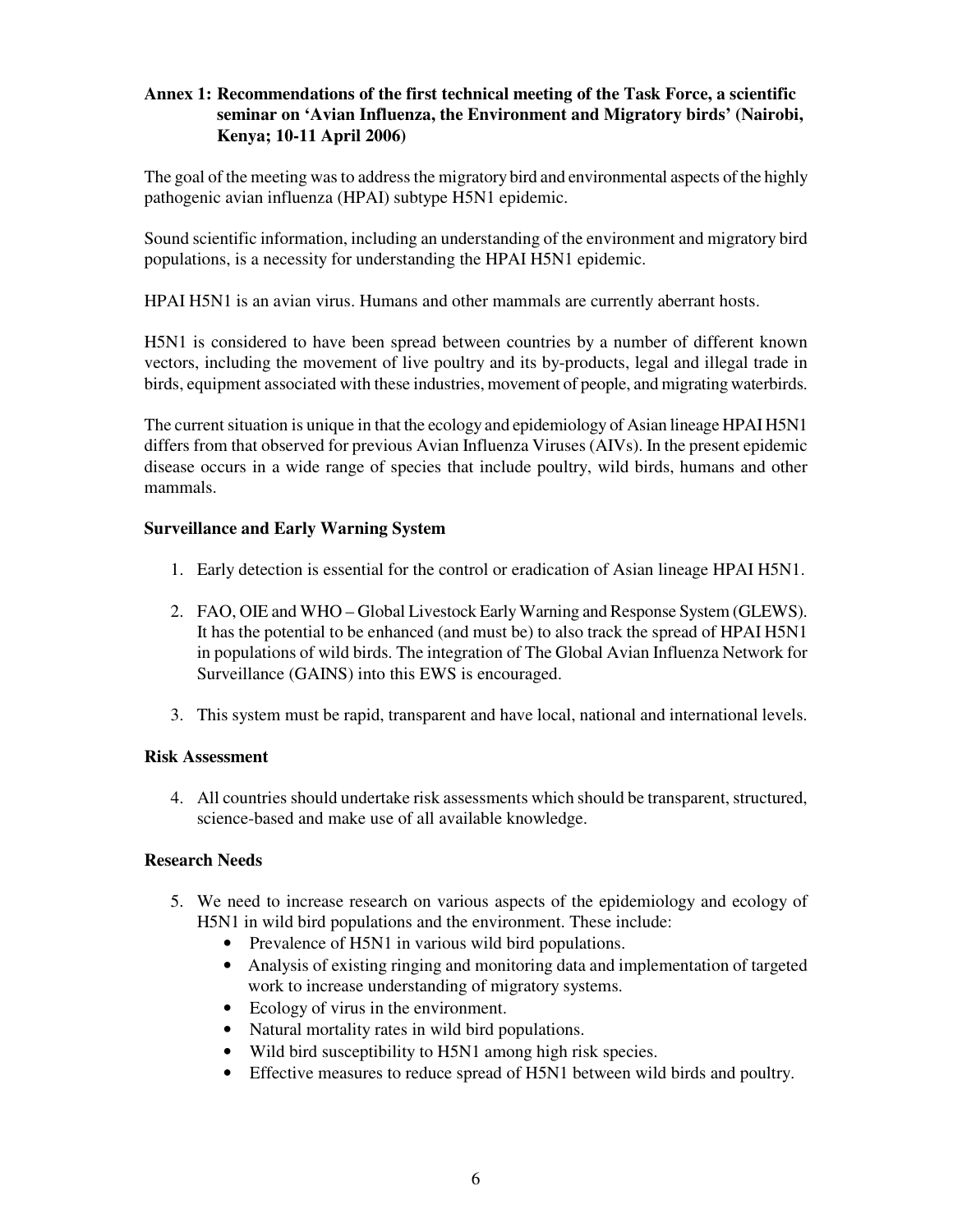#### **Other Short and Long-term Needs**

- 6. We must collate data available on trade issues to fully understand the epidemiology of the disease.
- 7. The development of compensation policies for agricultural losses and for impacts on protected areas must be proactively established.
- 8. We need to effectively communicate with the media, and ultimately educate the public and policy makers using facts.
- 9. Interplay between the agriculture, animal (domestic and wildlife) health, human health, ecosystem health, and socio-cultural factors should be emphasized.
- 10. Maintaining and developing collaborative approaches to address the multiple and complex issues raised by the international spread of HPAI H5N1 will prove to be critical to long-term success.
- 11. Resources are required to strengthen and broaden the Scientific Task Force on Avian Influenza and Wild Birds to carry forward these recommendations.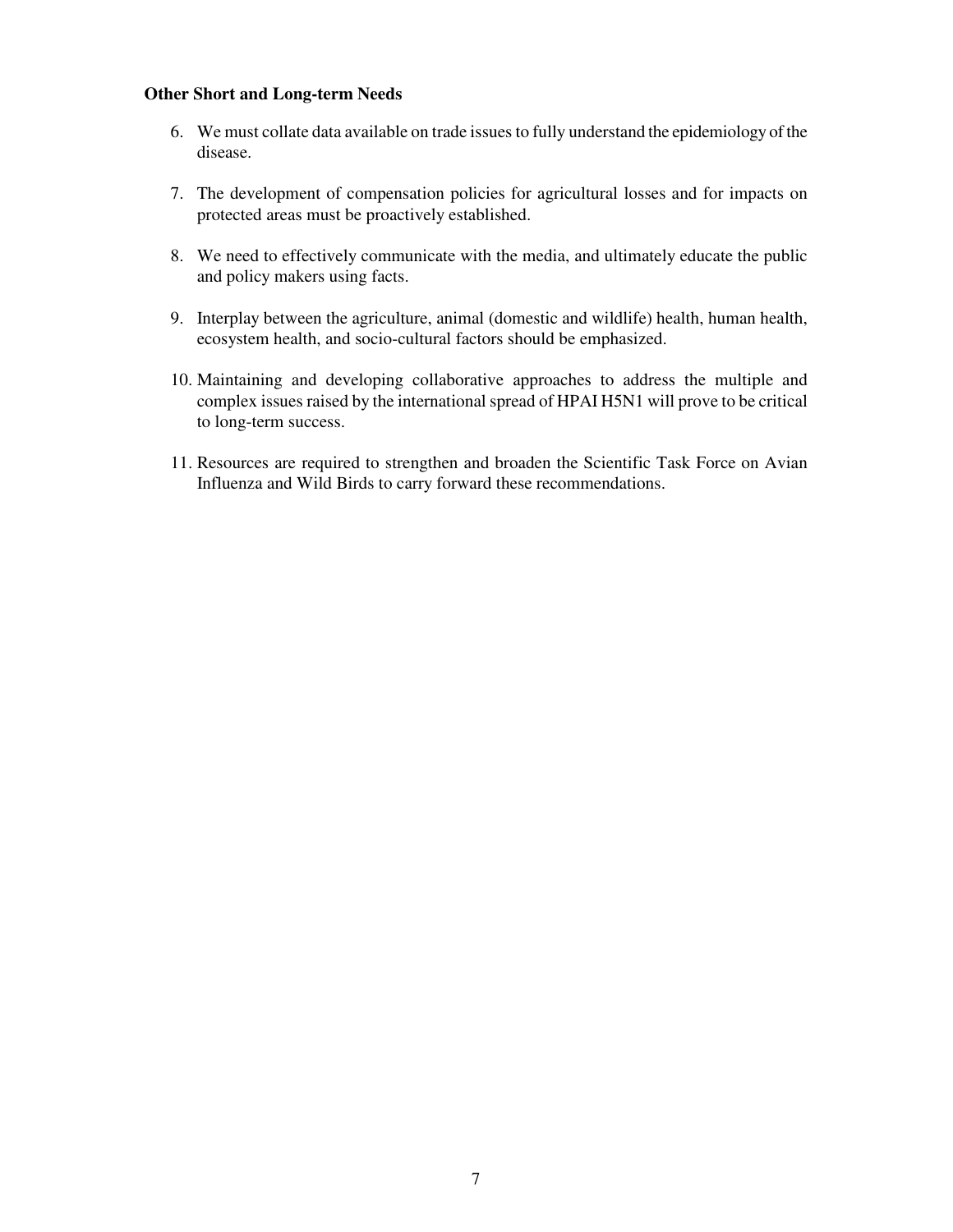## **Annex 2: Conclusions and Recommendations of the second technical meeting of the Task Force, an international workshop on 'Practical Lessons Learned' (Aviemore, Scotland, June 2007)**

The Aviemore workshop identified a number of important conclusions and recommendations for future action. A central theme running through most of these is the continuing need to further develop national inter-ministerial capacities within governments and inter-disciplinary collaborations elsewhere to respond to the challenges posed by H5N1 HPAI - not only in reacting to cases of disease occurrence, detection of infection, or outbreaks, but also preparing for these through contingency planning and risk assessment. Central to this activity is the close and integrated working of various elements of the governmental and non-governmental sectors, bringing together the complementary expertise of epidemiologists, veterinarians, virologists, biologists and ornithologists.

Whilst much attention has been focussed on H5N1 HPAI, other H5 and H7 HPAI subtypes, as well as other avian-borne diseases, also pose major risks for the poultry industry. Developing wildlife surveillance programmes and enhancing biosecurity in relation to avian influenza raises issues common to risks from other zoonoses<sup>1.</sup> The workshop stressed the need to take longerterm, inter-disciplinary and integrated perspectives in responding to the challenges posed by all these diseases.

#### **Contingency planning, risk assessment and response strategies**

- 1. The workshop condemned the continued misplaced practice of actively killing wild birds or destroying their nest sites and wetland habitats in response to disease detection or perception. This is contrary to the recommendations of the UN Food and Agriculture Organisation (FAO), the World Organisation for Animal Health (OIE), World Health Organisation (WHO) and also of the Contracting Parties to intergovernmental treaties such as the Ramsar Convention on Wetlands, the Convention on Migratory Species (CMS) and the African-Eurasian Waterbird Agreement (AEWA). Such approaches to the prevention or control of HPAI are wasteful, damaging to conservation and have no scientific basis. They may also exacerbate the problem by causing further dispersion of infected birds. It highlights the need for policy and management decisions to be based on evidence.
- 2. There is an important and urgent need to develop national preparedness plans through drafting broad-ranging contingency measures. These should involve not only statutory and other regulatory authorities but also those of the non-governmental sector. Scenariosetting and training exercises are critical to enhance understanding of issues and the responses that will be necessary in the event of disease or infection detection in the country.
- 3. National contingency planning and preparedness require strong inter-agency/ministry collaboration as well as political support within governments from the highest levels possible. The inter-disciplinary joint collaboration of different ministries (to include at a minimum, Agriculture, Environment, Forestry and Health), and organisations directly results in greater capacity and complementary expertise. Specifically, those ministries and

 $\overline{\phantom{a}}$ 1 Such as Japanese encephalitis, West Nile virus infections, Crimean-Congo haemorrhagic fever, Equine encephalidities (Venezuelan, Eastern or Western).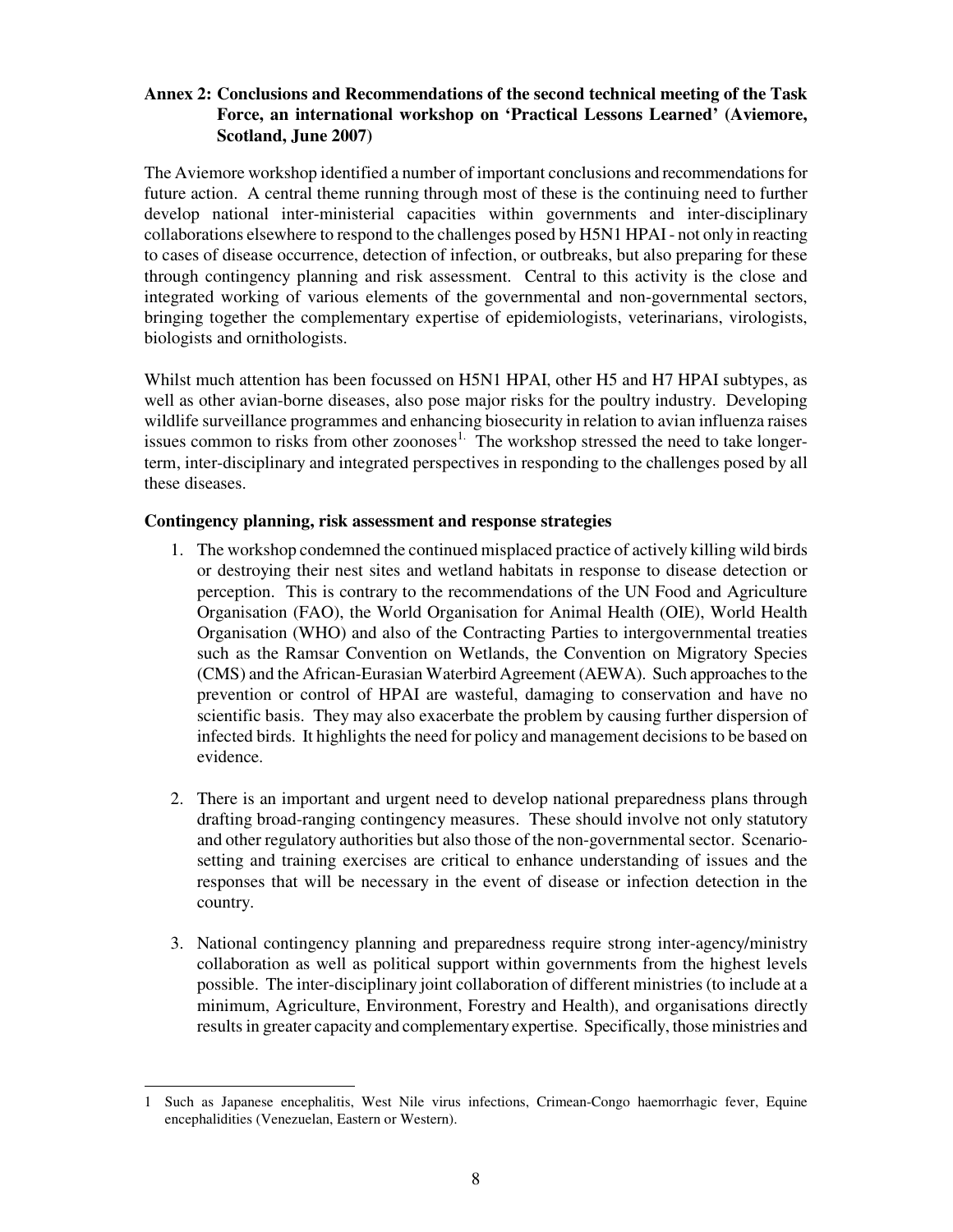agencies with authority and expertise in wild bird science and management need to be included in contingency planning.

- 4. Guidance on best practice contingency planning should be further developed by relevant international organisations including FAO and OIE. The collation and publication of 'best practice' case studies would be valuable.
- 5. There continues to be a need to learn from each case of infection by H5N1 HPAI. This would greatly assist with developing better understanding of the epidemiology of H5N1 HPAI. It is important that there should be routine inclusion of ornithological experts in field outbreak investigation or response teams, including at poultry farms. The development of national and international registers of experts able to assist in such missions would be valuable. There is a need to add from a wildlife perspective, protocols that supplement current outbreak investigations at poultry farms, in order to evaluate the role that wild birds may play in disease introduction there, or the potential for disease to be spread from farms into wild bird populations.
- 6. There is a need to develop international best practice guidance related to responses to cases or outbreaks of infection in wild birds with specific considerations for those events occurring in protected areas or nature reserves. This includes guidance on measures to reduce risks at sites of conservation importance for susceptible birds. The Task Force should help stimulate such guidance.
- 7. A 'lessons learnt' review should always be undertaken following the application of an HPAI contingency plan and/or outbreak of infection, and any conclusions concerning how better to improve responses or preparedness subsequently implemented.
- 8. There is a need to integrate responses and strategies for avian influenza and similar zoonoses into Agreements and Action Plans developed under the Convention on Migratory Species, such as the African-Eurasian Waterbird Agreement and the Siberian Crane Memorandum of Understanding.

#### **Surveillance and early warning systems**

- 9. Poor identification and reporting to the OIE remains a major concern. Analysis of recent reports to OIE where wildlife is part of the outbreak or die-off records, often lack species identification using binomial standard nomenclature, information on the precise location and timing of infection, as well as the means by which cases are detected. These deficiencies constrain improved analysis in understanding of the H5N1 HPAI epidemiology. Task Force members should draft a letter to the OIE Scientific or Standards Committee for submission by the Task Force Chair to request the OIE in enhancing member countries' reporting in these respects and so improve the quality of data registered and disseminated. Photographic documentation of affected species should be strongly promoted. The European Commission has developed valuable standards related to the photography of wild birds as an aid to identification. These should be considered for inclusion in relevant FAO and OIE best-practice manuals and other international guidelines. Furthermore, exact reporting of outbreak locations rather than the location of the reporting institute or ministry should be strongly promoted.
- 10. Openly accessible data and information on the location and extent of avian influenza surveillance, and results in wild birds are important to help build international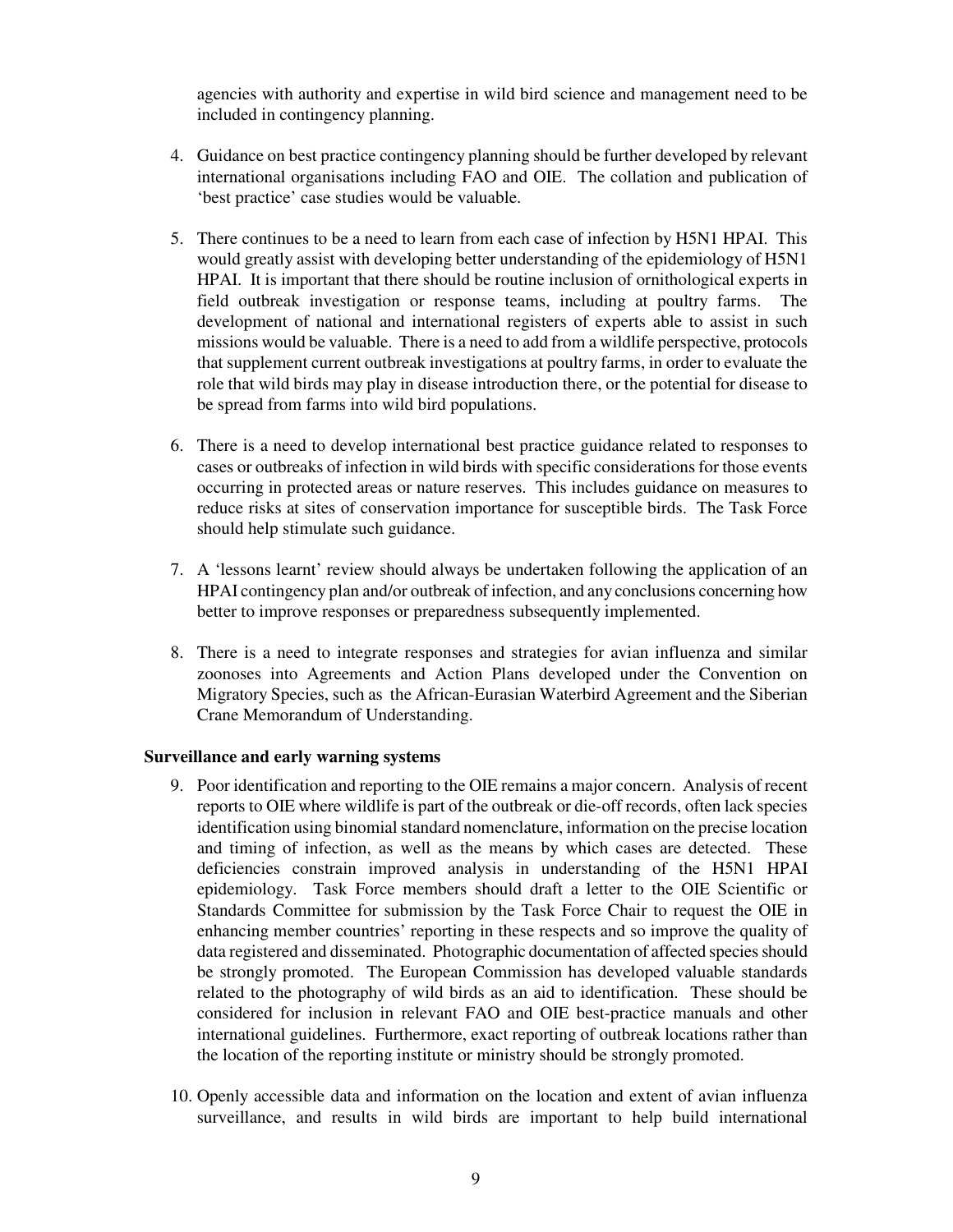understanding of the ecology of this virus. To this end, there would be clear benefit to expanding the use of the Global Avian Influenza Network for Surveillance (GAINS) open database and mapping system to be included as the desirable wild bird module of the Global Early Warning System (GLEWS) for transboundary animal diseases, including zoonoses— a joint initiative of FAO, OIE and WHO. Additionally, the GAINS information management system has the potential to serve the needs of many stakeholders and would benefit from more widespread mandates for its use and recognition by the relevant major organisational stakeholders, in particular FAO, OIE, WHO, UNEP, Wetlands International and BirdLife International.

- 11. Understanding shared data is only possible if these represent the same information. In this respect the development of international common standards is particularly important, not only as these relate to field-based methodologies (*e.g*. different types of sampling) but also to laboratory diagnostic techniques. The continued development of guidance from FAO and others is essential.
- 12. It is highly desirable that long-term programmes for avian influenza surveillance (H5N1 HPAI and other LPAI) are established against precisely defined objectives. These will help give a better understanding of incidence of AI in healthy wild birds. Establishment of such programmes will be difficult (*e.g.* in relation to the expected very low prevalence of AI viruses) but nonetheless continuity is an important objective.
- 13. FAO guidance on the planning and execution of avian influenza surveillance programmes should be further developed, possibly producing separate products for different target audiences. This might also include simplified publications for field audiences.
- 14. Whilst historically most research into avian influenza has related to ducks, geese, swans and waders, surveillance in the Far East has increasingly detected H5N1 HPAI in a number of other dead birds, traded birds, scavengers and predators. Some of these species, especially those that live in association with people, have the potential to act as 'bridge' species and as foci of infection. Whilst maintaining focus on waterbird surveillance, it is important that such species are included in surveillance programmes where risks are high or disease occurrence is entrenched in the poultry sector, or the disease has become endemic in the country or region.
- 15. The development of more strategic approaches to surveillance at regional or wider scales should be encouraged through appropriate mechanisms. Parameters to be considered in such developments include migratory patterns of higher risk species and the risk of such species mixing either with other wild species and/or with poultry. This should be followed up by capacity development in terms of establishing logistic as well as human resource competence. In the short-term, this is perhaps most feasible for developed countries, from where learning and programmes can be transferred to other regions.

#### **Epidemiology: tracing sources of infection**

16. The ultimate objective of structured epidemiological investigations of outbreaks in domestic poultry should be to identify the most likely source of infection so that the population attributable risk can be quantified. This allows assessment of the population attributable risks as related to the potential means of introduction of infection to domestic flocks so that this can then be used to estimate the proportionate role of the various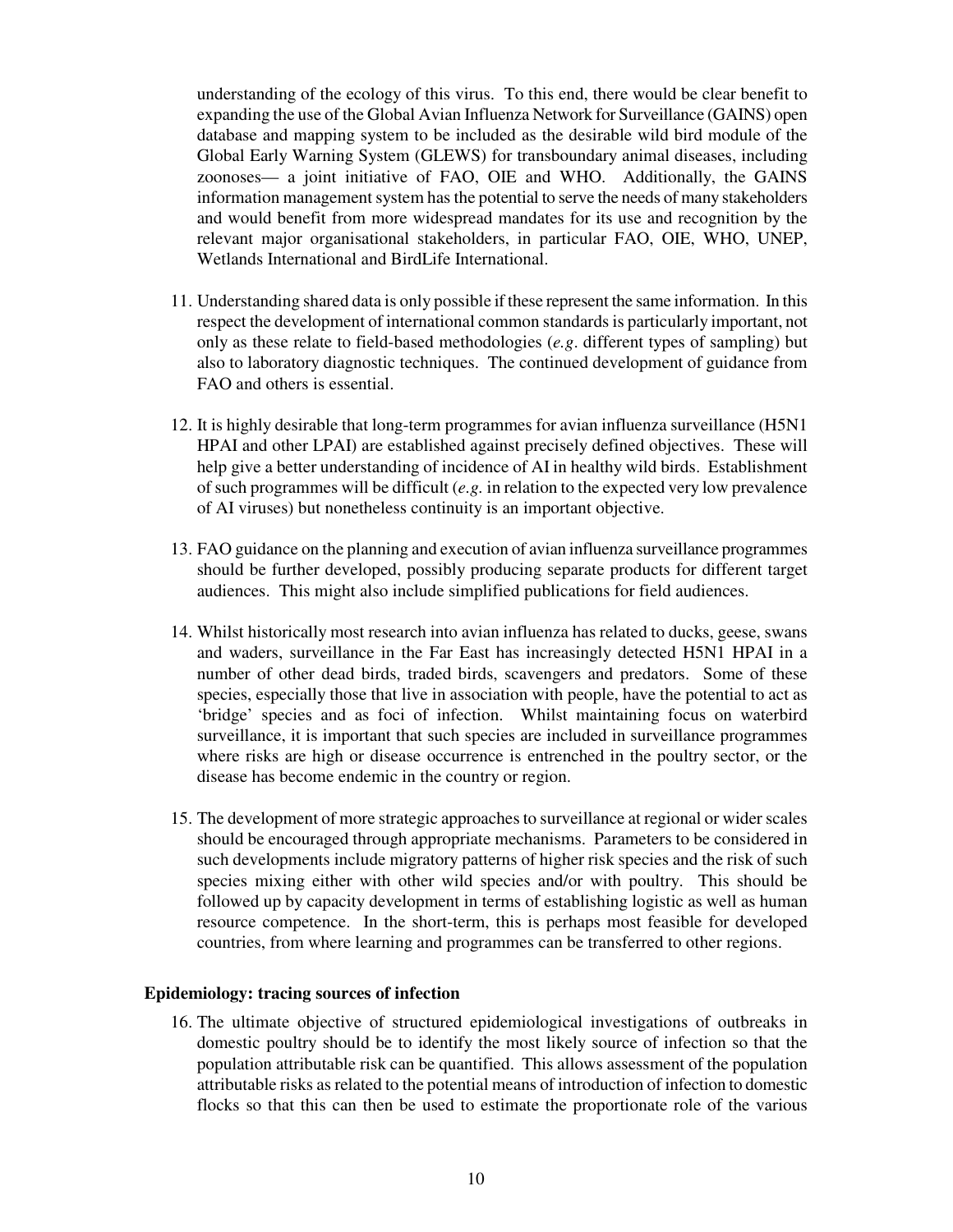potential means of introduction of infection, *e.g.* poultry, poultry products, fomite transmission, wild birds, *etc*. This allows the most relevant and efficient control measures to be put in place.

- 17. A central element of national contingency planning should be the establishment of multidisciplinary epidemiological teams which should involve epidemiological, veterinary, virological, biological and ornithological expertise. There are good examples of the success of this approach which demonstrates the advantage of bringing together expert ornithologists so as to be able to advise veterinarians and epidemiologists. The establishment of such national Ornithological Expert Panels is strongly recommended.
- 18. There are massive international movements of poultry and poultry products, although full details of these are poor, especially for informal or illegal trade. It remains an important priority to develop better information about the national and international trade in poultry and poultry products at various scales, including transparency issues in the industry – which implies for a healthy dialogue to be promoted. As part of the process of tracing bird movements it would be valuable to undertake more field research on market chains and sales so as to better understand the nature and extent of the poultry or ornamental bird trade, fighting cock exhibits, and the like, as well as giving special emphasis to trade through wet (live bird) markets.
- 19. The Task Force should stimulate the development of accessible guidance which gives general principles for epidemiological investigations related to a range of different outbreak and infection scenarios, as well as best practice case studies, which would have educational value.
- 20. Training in epidemiological principles is important, especially where there is limited national capacity. Organisations represented on the Task Force should consider how they might assist the development of such training.
- 21. In regions where synthesised information on the distribution and movements of wild birds does not exist, there remains an important need to gather, collate and provide such information to aid both epidemiologists and decision makers. This should include tools that summarise the likely bird movements at various scales and for various periods.
- 22. Telemetry provides a valuable tool for better understanding of temporal and spatial movements of wild birds especially in relation to epidemiological investigations. The further use of this technology should be promoted.
- 23. To more readily understand the spread of infection it is crucial that there is accurate knowledge of the timing and sequence of events ('time-lines'). Time-lines, together with an understanding of which species are involved and exact locational information are all crucial to the generation of hypotheses that can then be used to direct subsequent epidemiological investigations and conduct meaningful phylogenetic studies based on genome sequencing data. The importance of rapid, official reporting to OIE was stressed..
- 24. The results of epidemiological investigations should always be published, including where these are inconclusive. Awareness of these would be facilitated by establishing hyperlinks to an international register of such investigations maintained on OIE's website. All organisations involved in the Task Force should continue to encourage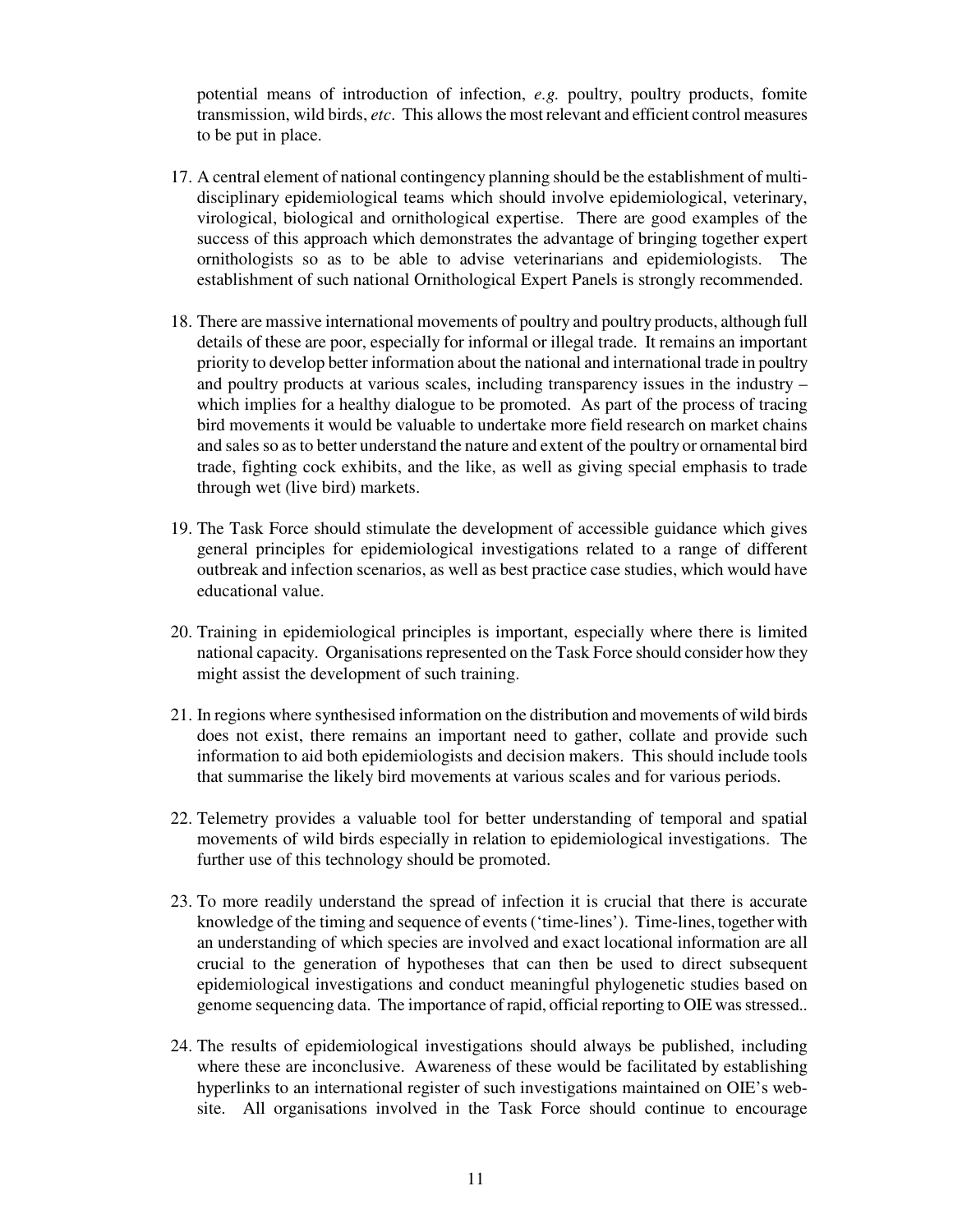transparency in reporting and openness in data sharing. The reporting of negative data is crucially important.

#### **Communication, education and public awareness**

- 25. Those involved with avian influenza should proactively work with the media to enhance the accuracy of their reporting of science, thus improving public understanding. This should particularly involve the communication of positive messages as well as responses to negative ones. To this end, targeted briefings of journalists are helpful. The development of much more effective communication strategies is necessary to give policy makers, stakeholders and the general public more balanced information on the real levels of risk and appropriate responses.
- 26. Organisations should identify specific, informed members of their staff who are responsible for media briefings and who work on contingency and communications planning. They should "expect the unexpected" and prepare for it. They should confine themselves to areas of expertise and avoid comment about other issues. Briefing of media should always be evidence-based and avoid speculation in the absence of evidence. The accuracy of facts supplied by others should be repeatedly checked before passing these to the media. Much useful information is available on the Task Force web-site (www.aiweb.info).
- 27. Task Force members should use the booklet *Avian Influenza and Wild Birds* for media briefings and promote its use by others. It should be reviewed and updated as necessary. English, French, German, Spanish, Russian, Chinese and Arabic versions are now available. However, the Task Force should also develop a media 'tool kit' that brings together national and organisational media best practice and Frequently Asked Questions. This should include factual information that may be adapted for specific national needs and uses.
- 28. At present much guidance related to H5N1 HPAI is published in a limited range of languages. It is important to translate guidance into a wider range of other, and more local, languages so as to facilitate its dissemination.
- 29. The Task Force should stimulate the publication of simple bird identification guides in local languages so as to assist field-based staff responses to cases of infection. A webbased list or directory of experts that could assist (at a distance) in identification of bird species based on photographs would also be highly desirable.
- 30. The degradation of the health of ecosystems as documented by the Millennium Ecosystem Assessment and especially in the decline in extent and condition of wetlands is considered to have had a rôle in the evolution and spread of H5N1HPAI. This environmental change has created the conditions where there is closer contact and mixing between people, livestock (including poultry and domestic ducks), and wild waterbirds, potentially resulting in cross-infections. Reducing the opportunities for such contacts through preventing further loss of wetlands, improving mechanisms for the maintenance and wise use of wetlands is an important long-term requirement. To this end it would be valuable to develop and disseminate practical guidance, *inter alia* in collaboration with the Ramsar Convention.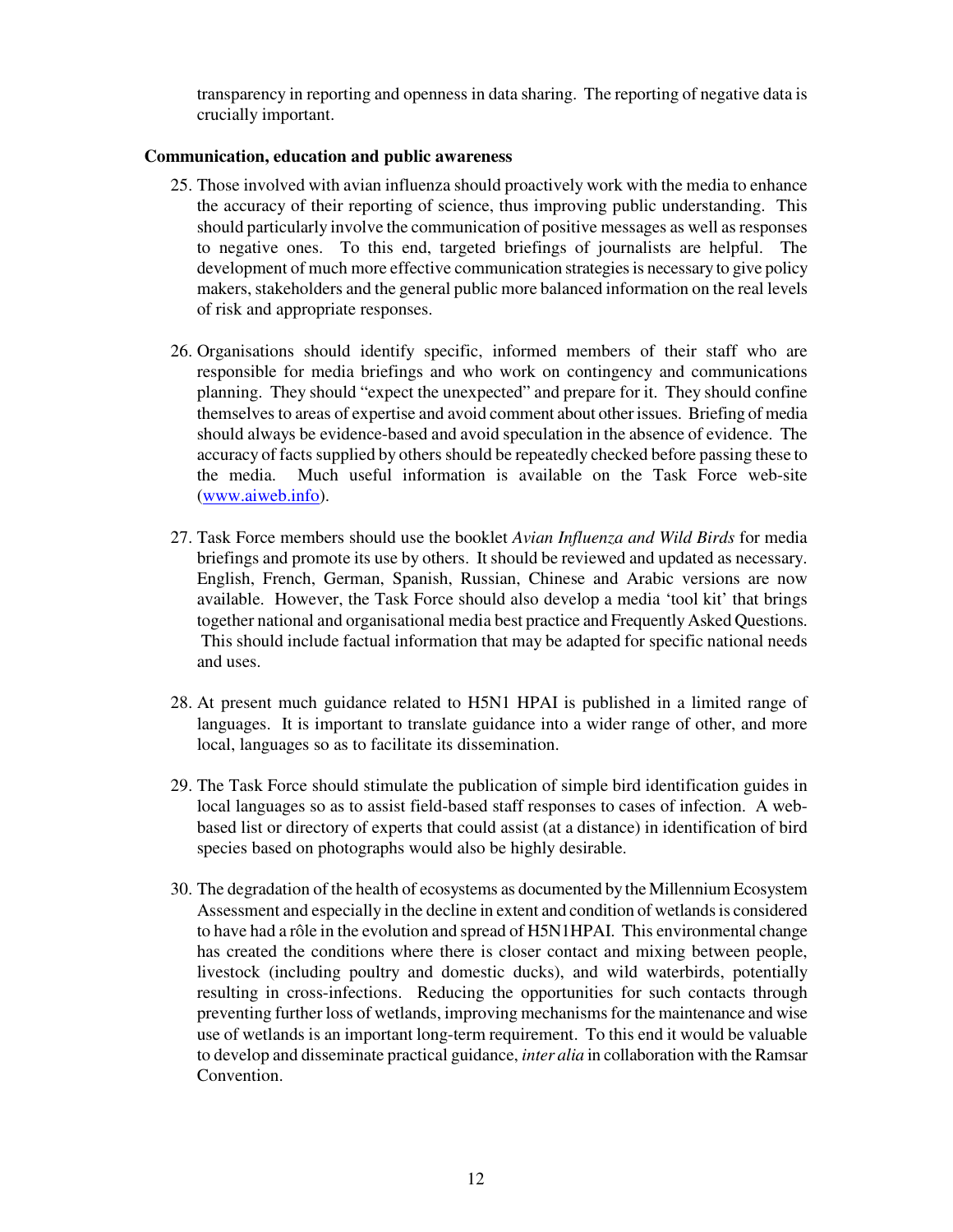#### **Research and data needs**

- 31. There remains a need to develop a better understanding of the behaviour and ecology of 'bridge' species, as well as other means of the local or short distance spread of HPAI infection, such that this information might be used to develop enhanced guidance on biosecurity and contribute to risk analysis.
- 32. It would be valuable to have a better understanding of the duration of viral shedding by bird species likely to be held in captivity. This would inform possible response strategies for zoos and collections in the event of infection outbreaks.
- 33. Better monitoring and surveillance for avian influenza within markets that trade in wildlife, is highly desirable. This should include research into which species are traded, their origins and movements.
- 34. There remains a need for better information on relevant cultural and religious practices, such as the widespread purchase and release into the wild of birds at certain times of the year (*e.g.* merit releases), and how those practices might be safeguarded but at the same time, minimize the risk of disease spreading to humans, wild birds and poultry.
- 35. H5N1 HPAI has affected several non-avian species, although knowledge of its ecology in these taxa is particular poor. Those species that have been infected are thought to be accidental, dead-end hosts, and there is no current evidence for them being involved in the maintenance of infection in any area. However, there is a need to continue to assess this issue during epidemiological investigations as it is possible that in the future a mammalian species may become a maintenance host and thus spread H5N1 HPAI locally.
- 36. Knowledge of the degree to which H5N1 HPAI may be passed between different bird species (and whether this happens asymptomatically or not) is important information that could help refine risk assessments. Research which leads to the development of serological tests for avian influenza antibodies in different species of birds will ultimately provide the most useful epidemiological information. Serological testing in past LPAI outbreaks has given important insights. Basic research on the immunological responses to H5N1 HPAI infection by birds (possibly using a representative avian model in one species) is important. A current priority is to develop validated serological diagnostic tests for the full range of bird species potentially at risk.
- 37. There remains a need to continue to gather, collate and co-ordinate data and information on wild bird distributions, their movements, stop-over sites and flyways. Satellite telemetry is a particularly valuable tool for this work. It is also important to continue to gather data at site level, since such local information is very limited in many parts of the world.
- 38. For many, access to the most recent scientific literature is constrained by inability to subscribe to expensive on-line journals, thus hindering understanding. The Task Force should help tackle this issue, possibly by working with authors to make the most relevant scientific literature available on AIWeB and web-based resources, or by investigating the potential for corporate sponsorship.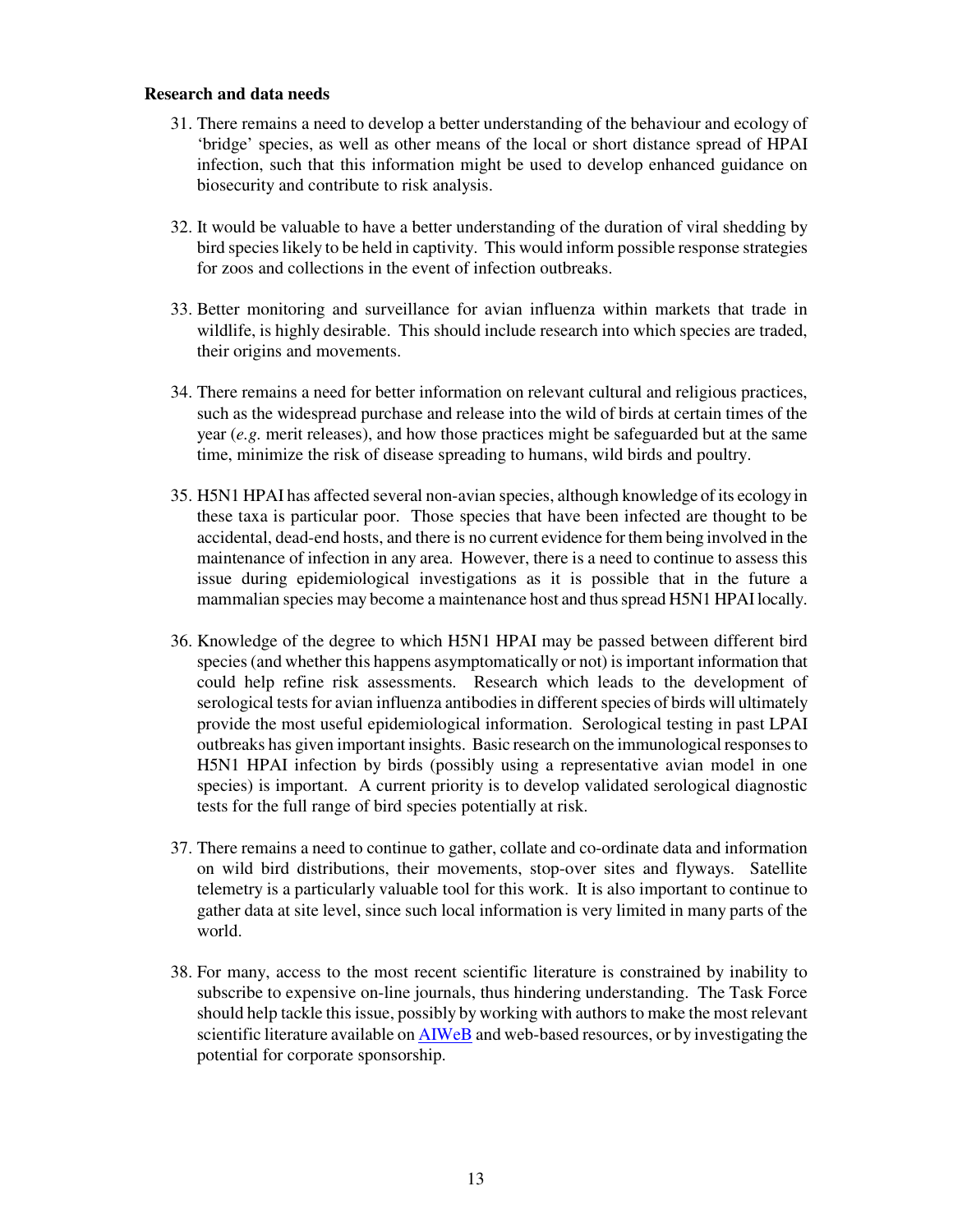# **Finances**

- 39. Recent events with respect to avian influenza have focussed attention on the need for resources to develop national veterinary capacity and programmes of surveillance and monitoring for wildlife diseases, especially zoonoses, but also to develop background information on wild birds, and especially their movements. A good start has been made, but there remains the need for further investments, particular to allow the development of the wildlife disease sector.
- 40. The Scientific Task Force on Avian Influenza has provided a valuable co-ordination function between its many collaborating organisations. Financial resources are required to facilitate its continued operation.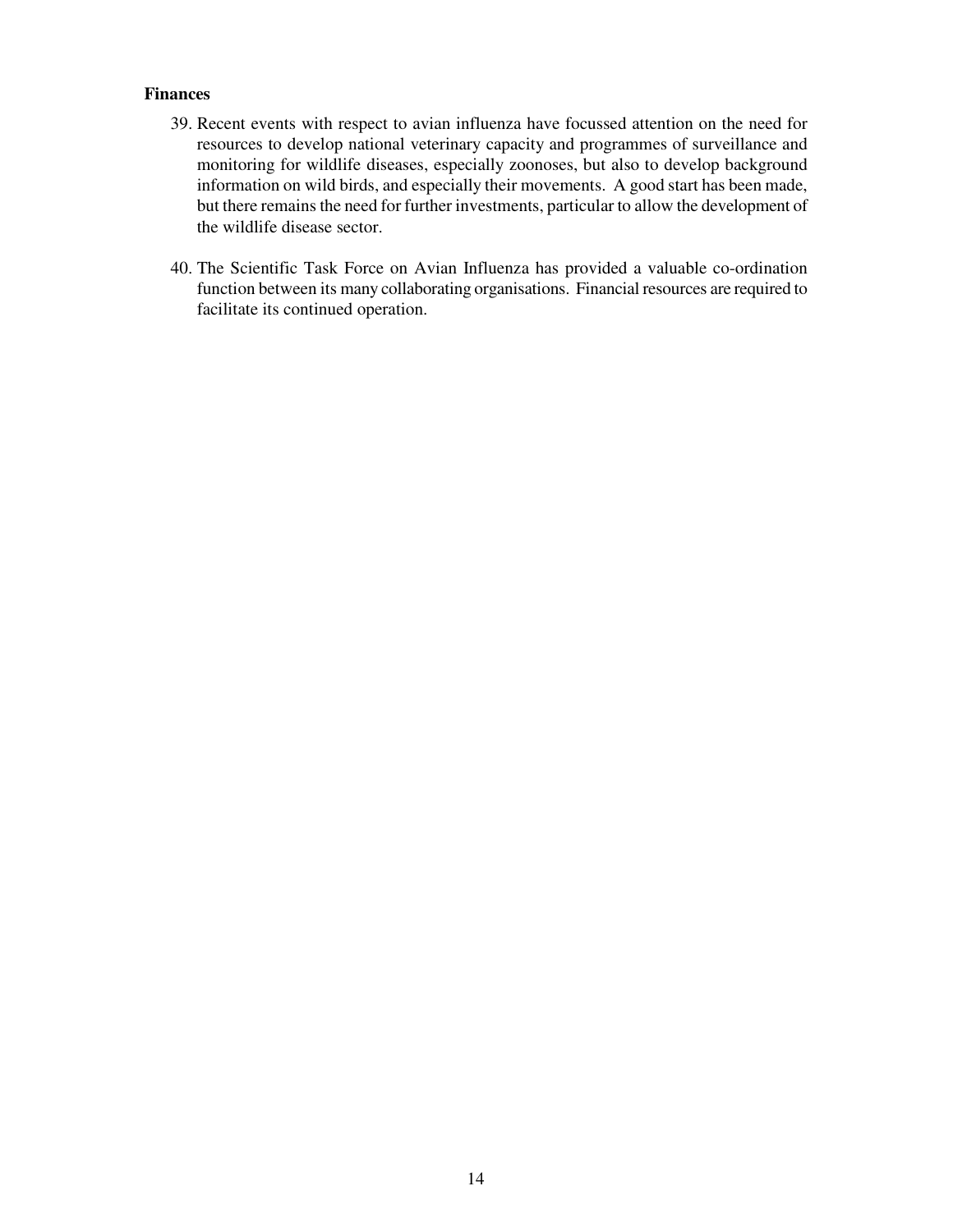## **Annex 3: Scientific summary of highly pathogenic avian influenza H5N1 of Asian lineage: wildlife and conservation considerations**

#### **Definition of avian influenza**

Avian influenza is a highly contagious disease caused by influenza A viruses, affecting many species of birds. Avian influenza is classified according to disease severity into two recognised forms: low pathogenic avian influenza (LPAI) and highly pathogenic avian influenza (HPAI). LPAI viruses are generally of low virulence, while HPAI viruses are highly virulent in most poultry species resulting in nearly 100% mortality in infected domestic flocks (Center for Infectious Disease Research & Policy 2007). The natural reservoir of LPAI viruses is in wild waterbirds – most commonly in ducks, geese, swans, waders/shorebirds and gulls (Hinshaw  $\&$ Webster 1982; Webster *et al.* 1992; Stallknecht & Brown 2007).

To date, influenza A viruses representing 16 haemagglutinin (HA) and nine neuraminidase (NA) subtypes have been described in wild birds and poultry throughout the world (Rohm *et al.* 1996; Fouchier *et al.* 2005). Viruses belonging to the antigenic subtypes H5 and H7, in contrast to viruses possessing other HA subtypes, may become highly pathogenic having been transmitted in low pathogenic form from wild birds to poultry and subsequently circulating in poultry populations (Senne *et al.* 1996).

Notifiable avian influenza is defined by the World Organisation for Animal Health (OIE) as "an infection of poultry caused by any influenza A virus of the H5 or H7 subtypes or by any avian influenza virus with an intravenous pathogenicity index (IVPI) greater than 1.2 (or as an alternative at least 75% mortality)" as described by the OIE's Terrestrial Animal Health Code (OIE 2007).

#### **Genesis of highly pathogenic avian influenza viruses**

In wild waterbirds, LPAI viruses are a natural part of the ecosystem. They have been isolated from over 90 species of wild bird (Stallknecht & Shane 1988, Olsen *et al*. 2006; Lee 2008), and are thought to have existed alongside wild birds for millennia in balanced systems. In their natural hosts, avian influenza viruses infect the gastro-intestinal tract and are shed through the cloaca; they generally do not cause disease although some behavioural anomalies have been reported, such as reduced migratory and foraging performance in Bewick's Swans *Cygnus columbianus bewickii* (van Gils *et al*. 2007); instead, the viruses remain in evolutionary stasis as indicated by low genetic mutation rates (Gorman *et al.* 1992; Taubenberger *et al.* 2005). When LPAI viruses are transmitted to vulnerable poultry species, only mild symptoms such as a transient decline in egg production or reduction in weight gain (Capua & Mutinelli 2001) are induced. However, where a dense poultry environment supports several cycles of infection, the viruses may mutate, adapting to their new hosts, and for the H5 and H7 subtypes these mutations can lead to generation of a highly pathogenic form. Thus, HPAI viruses are essentially products of intensively farmed poultry, the incidence of which has increased dramatically with the greatly enhanced volume of poultry production around the world (GRAIN 2006; Greger 2006). In the first few years of the 21<sup>st</sup> century the incidence of HPAI outbreaks has already exceeded the total number of outbreaks recorded for the entire  $20<sup>th</sup>$  century (Greger 2006). In general, they should be viewed as something artificial, made possible by intensive poultry production techniques.

After an HPAI virus has arisen in poultry, it has the potential both to re-infect wild birds and to cause disease in various mammalian taxa. If influenza A viruses adapt inside these new hosts to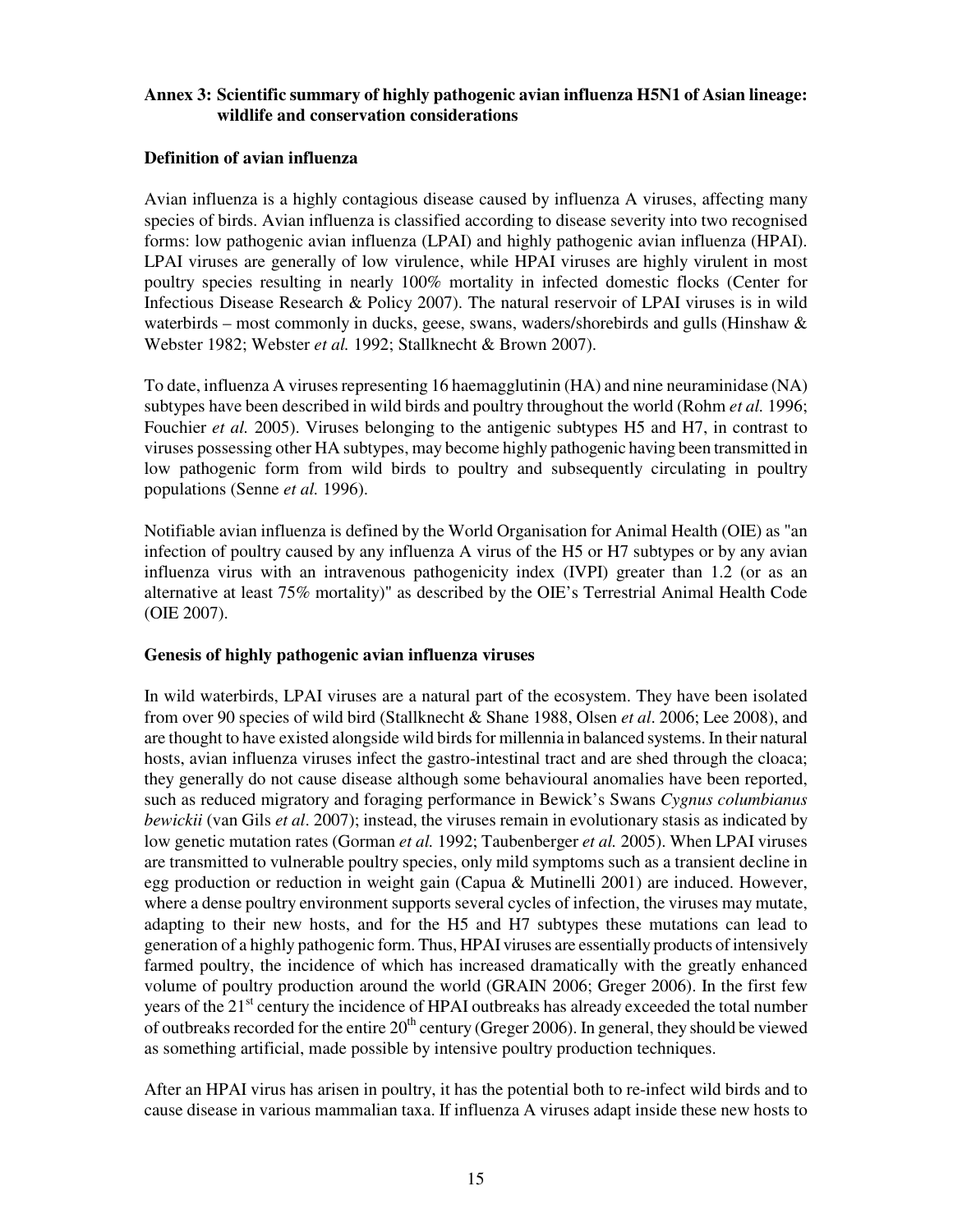become highly transmissible, there can be devastating consequences, such as the human influenza pandemics of the 20<sup>th</sup> century (Kilbourne 2006). The conditions necessary for cross-infection are provided by agricultural practices that bring together humans, poultry and other species in high densities in areas where there is also the potential for viral transmission from infected poultry, poultry products and waste to wild birds, humans and other mammals in shared wetlands and in 'wet' (*i.e*. live animal) markets (Shortridge 1977; Shortridge *et al.* 1977).

# **Highly pathogenic avian influenza H5N1 of Asian lineage (HPAI H5N1)**

HPAI H5N1 of Asian lineage has infected domestic, captive and wild birds in more than 60 countries in Asia, Europe and Africa (OIE 2008). By November 2005, i.e. before widespread occurrence in western Eurasia and Africa, over 200 million domestic birds had died from the disease or been slaughtered in attempts to control its spread; the economies of the worst affected countries in southeast Asia have suffered greatly, with lost revenue estimated at over \$10 billion (Diouf 2005), and there have been serious human health consequences. By March 2008, the World Health Organisation had confirmed more than 370 human cases, over 60% of those fatal (World Health Organisation 2008).

Sporadic deaths in wild birds have been reported since 2002 and the first outbreak involving a large number of wild birds was reported in May 2005, in Qinghai province, China (Chen *et al.* 2005; Liu *et al.* 2005). Between 2002 and the present, the virus has infected a wide range of wild bird species (Olsen *et al*. 2006; USGS National Wildlife Health Center 2008; Lee 2008), but which species are important in H5N1 HPAI movement and whether the virus will become enzootic in wild bird populations are still unknown (Brown *et al.* 2006).

The virus has also infected a limited number of domestic, captive and wild mammals, including captive tigers *Panthera tigris* and leopards *Panthera pardus* and domestic pigs in southeast Asia, and domestic cats and a wild stone marten *Martes foina* in Germany. These cases were the result of 'spillover' infection from birds. There is no known reservoir of the HPAI H5N1 virus in mammals and there remains no sound evidence that the virus can be readily transmitted from mammal to mammal.

# **Emergence of HPAI H5N1 in poultry in southeast Asia (1996 – 2005)**

HPAI H5N1 first received widespread recognition following a 1997 outbreak in poultry in Hong Kong SAR with subsequent spread of the virus to humans. During that outbreak, 18 human cases were recognised and six patients died. The outbreak ended when all domestic chickens held by wholesale facilities and vendors in Hong Kong were slaughtered (Snacken 1999). A precursor to the 1997 H5N1 strain was identified in Guangdong, China, where it caused deaths in domestic geese in 1996 (Webster *et al*. 2006).

Between 1997 and 2002, different reassortments (known as genotypes) of the virus emerged, in domestic goose and duck populations, which contained the same H5 HA gene but had different internal genes (Guan *et al*. 2002; Webster *et al*. 2006).

In 2002, a single genotype emerged in Hong Kong SAR and killed captive and wild waterbirds in nature parks there. This genotype spread to humans in Hong Kong in February 2002 (infecting two, killing one) and was the precursor to the Z genotype that later became dominant (Sturm-Ramirez *et al.* 2004; Ellis *et al.* 2004).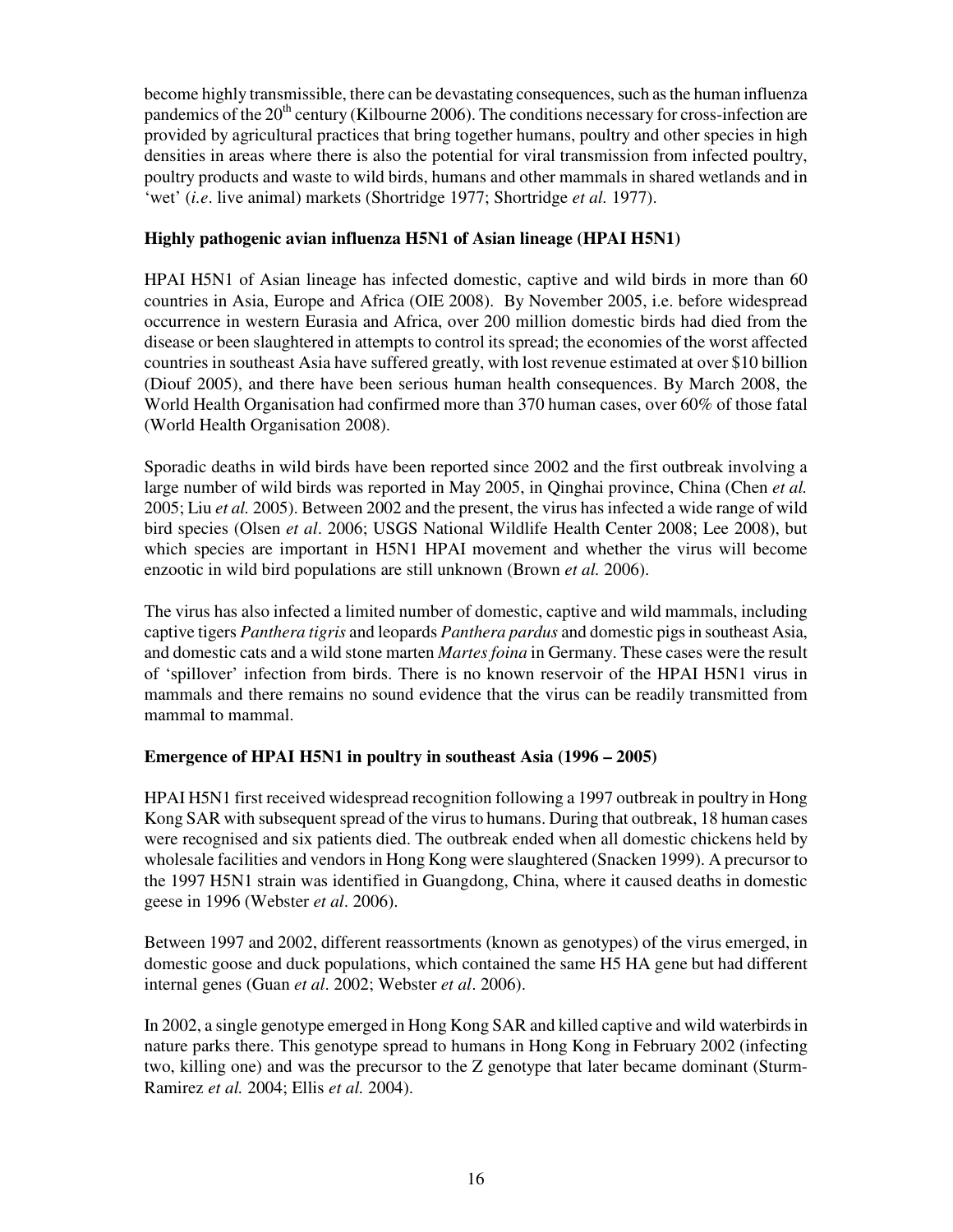Between 2003 and 2005, the Z genotype spread in an unprecedented fashion across southeast Asia, affecting domestic poultry in Vietnam, Thailand, Indonesia, Cambodia, Laos, Korea, Japan, China and Malaysia. Later analysis showed that the H5N1 viruses that caused outbreaks in Japan and Korea were genetically different from those in other countries (the V genotype) (Mase *et al.*  2005; Li *et al.* 2004; Webster *et al.* 2006).

In April 2005, the first major outbreak in wild birds was reported. Some 6,345 wild birds were reported dead at Qinghai Lake in central China. Species affected included Great Black-headed Gull *Larus ichthyaetus*, Bar-headed Goose *Anser indicus*, Brown-headed Gull *Larus brunnicephalus*, Great Cormorant *Phalacrocorax carbo* and Ruddy Shelduck *Tadorna ferruginea*  (Chen *et al.* 2005; Liu *et al.* 2005).

## **Geographical spread of HPAI H5N1 out of southeast Asia (2005 – 2006)**

In July 2005, Russia reported its first outbreaks; domestic flocks were affected in six regions of western Siberia and dead wild birds were reported in the vicinities of some of these outbreaks. Kazakhstan reported its first outbreak in August 2005 in domestic birds. In the same month, 89 wild birds described as migratory species were reported infected at two lakes in Mongolia.

Europe reported its first outbreaks in October 2005 when infection was detected in domestic birds in Romania and Turkey. In the same month, Romania reported sporadic cases in wild birds as did Croatia and European parts of Russia. In November, the virus spread to domestic birds in the Ukraine, and the Middle East reported its first case: a flamingo kept as a captive bird in Kuwait. During December, two outbreaks were reported in European Russia in wild swans (species unreported) in regions near the Caspian Sea.

In the first half of 2006, the spread of HPAI H5N1 continued across Europe (Sabirovic *et al.* 2006; Hesterberg *et al.* 2007) and the Middle East and into Africa. Between January and May, infection was reported in 24 European countries with the majority of cases occurring in February and March in wild birds. During the same period, outbreaks were reported across central Asia and the Middle East, affecting domestic birds in Azerbaijan, India, Bangladesh, Pakistan, Iran and Iraq, with Azerbaijan also reporting infected wild birds. The first reported outbreak in Africa occurred in January in poultry in Nigeria, and by the end of April, eight other African nations had reported outbreaks: Burkina Faso, Cameroon, Djibouti, Egypt, Ghana, the Ivory Coast, Niger and Sudan (OIE 2008).

By May 2006, reports of outbreaks in Europe, the Middle East and Africa had for the most part decreased in frequency. Small numbers of cases of infection were reported in Hungary, Spain and the Ukraine in June; Pakistan and Russia in July; and one case was identified in a captive swan in Germany in August. Egypt was exceptional, continuously reporting outbreaks throughout 2006. It is also considered likely that outbreaks continued in poultry in Nigeria (UN System Influenza Coordinator & World Bank, 2007).

Throughout the time HPAI H5N1 was spreading across central Asia, Europe, the Middle East and Africa, it maintained a stronghold in poultry in southeast Asia. In 2006, outbreaks were reported in Cambodia, China, Hong Kong, Indonesia, Korea, Laos, Malaysia, Myanmar, Thailand and Vietnam (OIE 2008).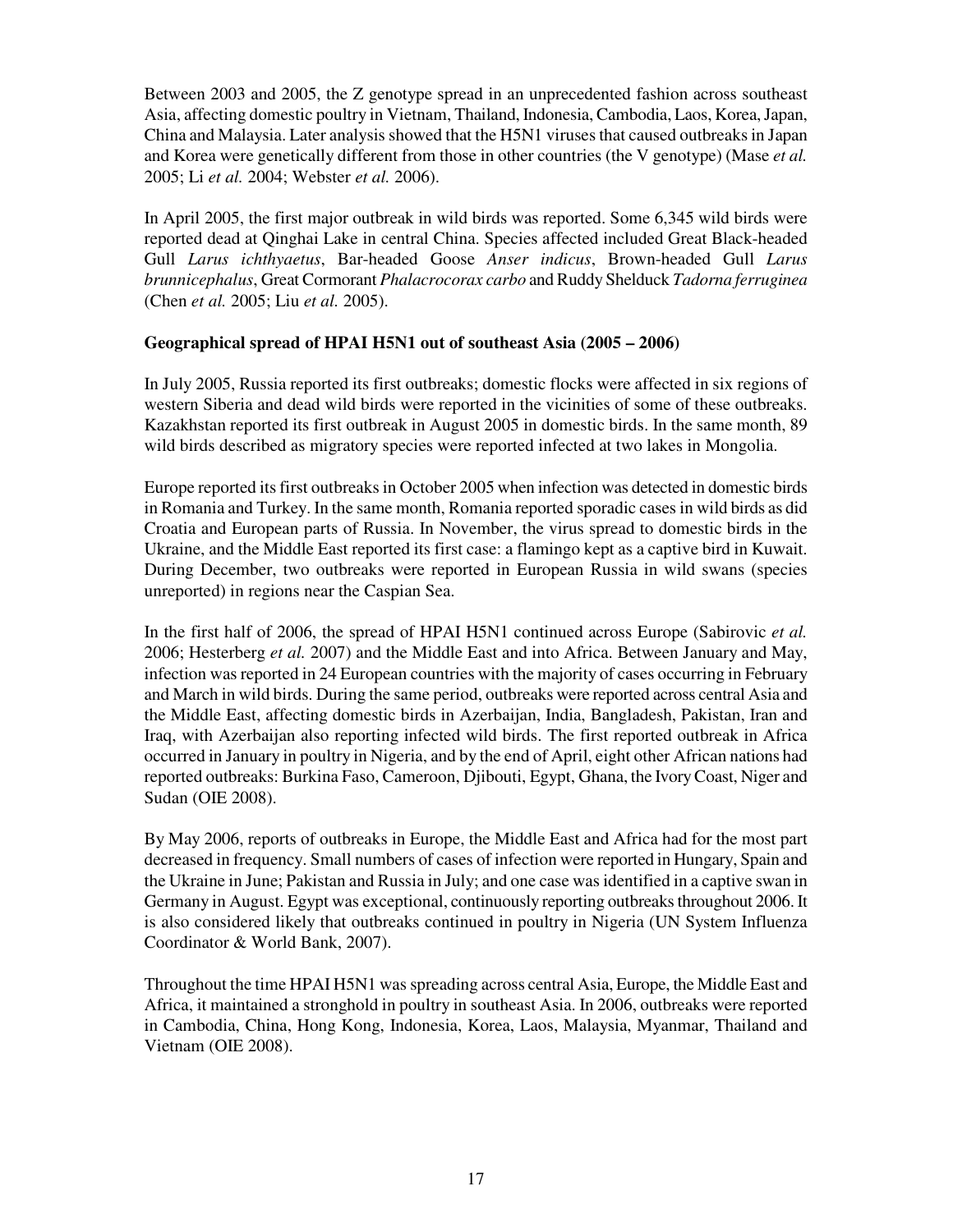# **Outbreaks of HPAI H5N1 since 2006 and the current situation**

Compared with 54 countries reporting 1,470 outbreaks to the OIE in 2006, 30 countries reported 638 outbreaks in 2007 (OIE 2008). In 2007, six European countries (Poland, Hungary, Germany, the United Kingdom, Romania and the Czech Republic) reported sporadic and relatively isolated outbreaks in poultry that were quickly controlled. Outbreaks in domestic birds were also reported in European parts of Russia and in Turkey. Infected wild birds were reported in Germany, France, the United Kingdom and the Czech Republic; and birds at a rehabilitation centre were affected in Poland. In the Middle East and central Asia, poultry outbreaks occurred throughout 2007. Some 350 outbreaks were reported from Egypt and Bangladesh alone. Poultry (and in some cases captive birds) were also affected in India, Kuwait, Saudi Arabia, Pakistan, Afghanistan and Israel with most outbreaks occurring between February and April, and again between October and December. In Africa, HPAI H5N1 was reported in domestic birds in Togo, Ghana and Benin; and is considered to have become enzootic in Nigeria (OIE 2008; UN System Influenza Coordinator 2007). Again, as in 2006, poultry outbreaks continued across southeast Asia. Sporadic cases in wild birds were reported in Japan and Hong Kong SAR.

In January and February 2008, a small number of wild bird cases were detected in the United Kingdom; large numbers of poultry outbreaks occurred in India and parts of southeast Asia; and the virus was considered to be enzootic in poultry in Egypt, Indonesia and Nigeria; and possibly enzootic in Bangladesh and China (UN System Influenza Coordinator 2007).

# **Major outbreaks of HPAI H5N1 in wild birds**

Prior to HPAI H5N1, reports of HPAI in wild birds were very rare. The broad geographical scale and extent of the disease in wild birds is both extraordinary and unprecedented. The following table (Table A1.1) summarises the known major outbreaks of HPAI H5N1 in wild birds.

| Year | $\text{Month}(s)$                               | Location(s)                                                                   | <b>Description of affected birds</b>                                                                                                                                         |
|------|-------------------------------------------------|-------------------------------------------------------------------------------|------------------------------------------------------------------------------------------------------------------------------------------------------------------------------|
| 2005 | April                                           | Qinghai<br>Lake<br>in <sub>1</sub><br>central China                           | 6345 waterbirds, the majority of which were<br>Great Black-headed Gulls Larus ichthyaetus,<br>Bar-headed Geese Anser indicus and Brown-<br>headed Gulls Larus brunnicephalus |
|      | August                                          | Lake Erhel & Lake<br>Khunt in Mongolia                                        | 89 waterbirds including ducks, geese and<br>swans                                                                                                                            |
|      | October<br>$\overline{\phantom{0}}$<br>November | Romania & Croatia                                                             | Over 180 waterbirds, mainly swans                                                                                                                                            |
| 2006 | January                                         | in the<br>Coastal area<br>Baku,<br>vicinity of<br>Azerbaijan                  | Unspecified number of birds reported to the<br>OIE as "various migratory birds"                                                                                              |
|      | January<br>$\equiv$<br>May                      | countries<br>23<br>in<br>including<br>Europe<br>Turkey and European<br>Russia | Most cases occurred in ducks, geese and<br>swans but a wide variety of species was<br>infected including other waterbirds and raptors                                        |
|      | February                                        | Rasht, Iran                                                                   | 153 wild swans                                                                                                                                                               |

| Table A1.1. Major known outbreaks of highly pathogenic avian influenza H5N1 in wild birds* |  |  |  |  |
|--------------------------------------------------------------------------------------------|--|--|--|--|
|--------------------------------------------------------------------------------------------|--|--|--|--|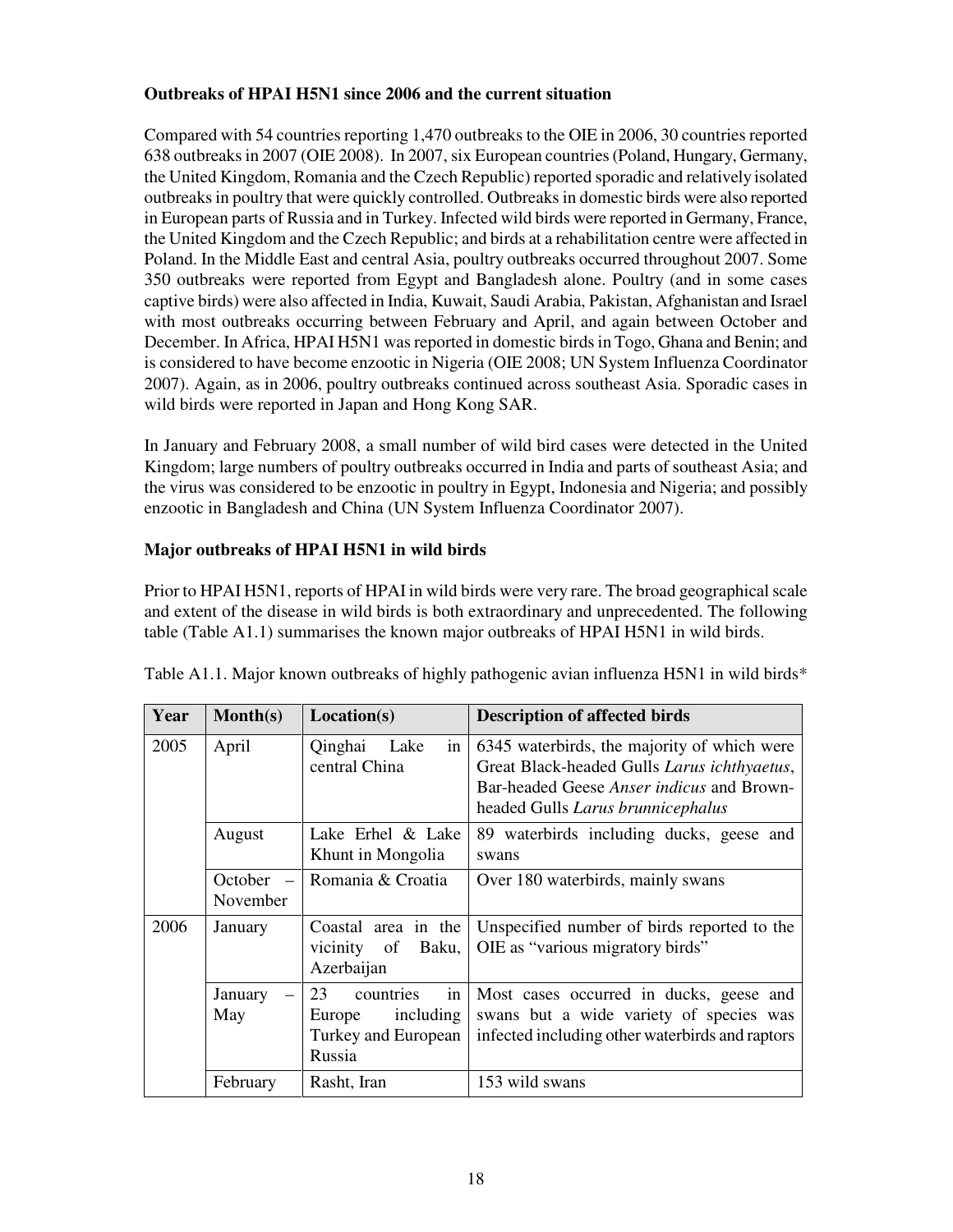| Year | $\text{Month}(s)$ | Location(s)                                            | <b>Description of affected birds</b>                                                                                 |
|------|-------------------|--------------------------------------------------------|----------------------------------------------------------------------------------------------------------------------|
|      | May               | Multiple locations in<br>Qinghai<br>province,<br>China | Over 900, mainly waterbirds, and mostly Bar-<br>headed Geese Anser indicus                                           |
| May  |                   | Naqu, Tibet                                            | Over $2,300$ birds – species composition<br>unclear but 300 infected Bar-headed Geese<br>Anser indicus were reported |
|      | June              | Lake Hunt in Bulgan,<br>Mongolia                       | Twelve waterbirds including swans, geese and<br>gulls                                                                |
| 2007 | June              | Germany, France and<br>the Czech Republic              | Over 290, mainly waterbirds, found mostly in<br>Germany                                                              |

Data sources include OIE disease information reports and the German Friedrich-Loeffler Institute epidemiological bulletins – dates, locations and numbers may differ slightly in other sources.

Numerous species of wild birds, especially waterbirds, are susceptible to infection by the HPAI H5N1 virus. Close contact between poultry and wild birds can lead to cross-infection, from poultry to wild birds and vice versa. Additionally, species that live in and around poultry farms and human habitations may serve as "bridge species" that could potentially transmit the virus between poultry and wild birds either by direct contact between wild birds and poultry kept outside or by indirect contact with contaminated materials. While there is no sound evidence that wild birds have carried the virus long distances on migration (Feare  $\&$  Yasué 2006), analysis of genetic sequences and other largely indirect evidence suggests that wild birds are likely to have contributed to its spread (Chen *et al.* 2006; Kilpatrick *et al.* 2006; Hesterberg *et al.* 2007; Weber & Stilianakis 2007). The relative importance of different modes of infection transfer, however, is unclear in the present state of knowledge.

Poor planning in response to development pressures has led to the increasing loss or degradation of wild ecosystems, which are the natural habitats for wild birds. This has resulted in closer contact between wild populations, domesticated birds such as chickens, ducks, geese, and other domestic fowl, and humans and has thus provided greater opportunities for the spread of HPAI H5N1 between wild and domestic birds, and thence to humans. The interplay between agriculture, animal (domestic and wild) health, human health, ecosystem health, and sociocultural factors has been important in the emergence and spread of the virus.

#### **Avian influenza and wetlands**

Given the ecology of the natural hosts of LPAI viruses, it is unsurprising that wetlands play a major role in the natural epidemiology of avian influenza. As with many other viruses, avian influenza virions survive longer in colder water (Lu *et al.* 2003; Stallknecht *et al.* 1990), and it is strongly suggested that the virus survives over winter in frozen lakes in Arctic and sub-Arctic breeding areas. Thus, as well as the waterbird hosts, these wetlands are probably permanent reservoirs of LPAI virus (Rogers *et al.* 2004; Smith *et al.* 2004) (re-)infecting waterbirds arriving from southerly areas to breed (shown in Siberia by Okazaki *et al.* 2000 and Alaska by Ito *et al.* 1995). Indeed, in some wetlands used as staging grounds by large numbers of migratory ducks, avian influenza viral particles can be readily isolated from lake water (Hinshaw *et al.* 1980).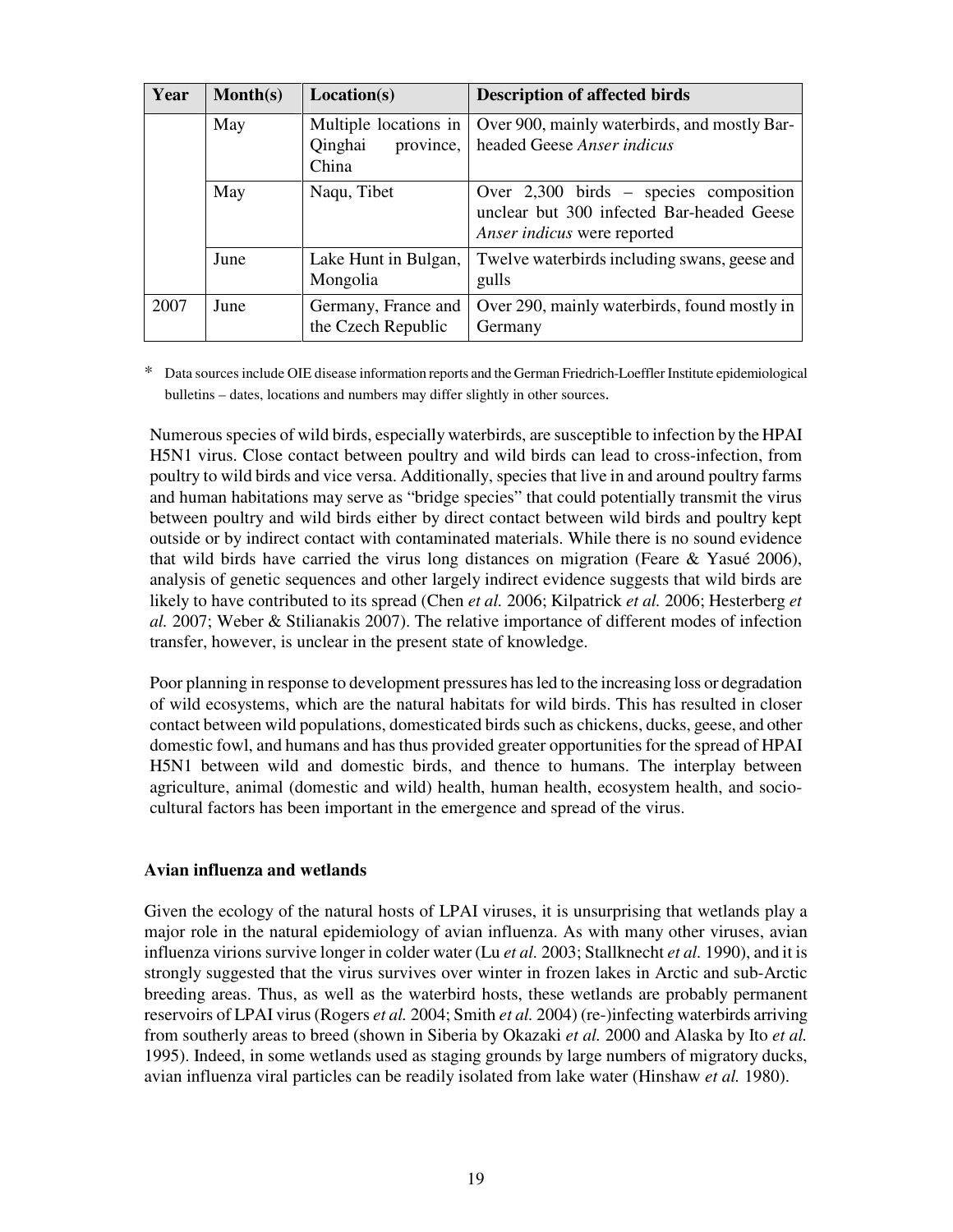An agricultural practice that provides ideal conditions for cross-infection and thus genetic change is used on some fish-farms in Asia: battery cages of poultry are placed directly over troughs in pig-pens, which in turn are positioned over fish farms. The poultry waste feeds the pigs, the pig waste is either eaten by the fish or acts as a fertiliser for aquatic fish food, and the pond water is sometimes recycled as drinking water for the pigs and poultry (Greger 2006). These kinds of agricultural practices afford avian influenza viruses, which are spread via the faecal-oral route, a perfect opportunity to cycle through a mammalian species, accumulating the mutations necessary to adapt to mammalian hosts. Thus, as the use of such practices increases, so does the likelihood that new influenza strains infectious to and transmissible between humans will emerge (Culliton 1990; Greger 2006).

As well as providing conditions for virus mutation and generation, agricultural practices, particularly those used on wetlands, can enhance the ability of a virus to spread. The role of Asian domestic ducks in the epidemiology of HPAI H5N1 has been closely researched and found to be central not only to the genesis of the virus (Hulse-Post *et al.* 2005; Sims 2007), but also to its spread and the maintenance of infection in several Asian countries (Shortridge & Melville 2006). Typically, this has involved flocks of domestic ducks used for 'cleaning' rice paddies of waste grain and various pests, during which they can potentially have contact with wild ducks using the same wetlands. Detailed research (Gilbert *et al.* 2006; Songserm *et al.* 2006) in Thailand has demonstrated a strong association between the HPAI H5N1 virus and abundance of free-grazing ducks. Gilbert *et al.* (2006) concluded that in Thailand "wetlands used for double-crop rice production, where free-grazing duck feed year round in rice paddies, appear to be a critical factor in HPAI persistence and spread".

# **Wildlife conservation implications**

Prior to HPAI H5N1, reports of HPAI in wild birds were very rare. The broad geographical scale and extent of the disease in wild birds is both extraordinary and unprecedented, and the conservation impacts of HPAI H5N1 have been significant.

It is estimated that between 5-10% of the world population of Bar-headed Goose *Anser indicus* died at Lake Qinghai, China in spring 2005 (Chen *et al.* 2005; Liu *et al.* 2005). At least two globally threatened species have been affected: Black-necked Crane *Grus nigricollis* in China and Red-breasted Goose *Branta ruficollis* in Greece. Approximately 90% of the world population of Red-breasted Goose is confined to just five roost sites in Romania and Bulgaria, countries that have both reported outbreaks, as have Russia and Ukraine where they also over-winter (BirdLife International 2007).

However, the total number of wild birds known to have been affected has been small in contrast to the number of domestic birds affected, and many more wild birds die of commoner avian diseases each year. Perhaps a greater threat than direct mortality has been the development of public fear about waterbirds resulting in misguided attempts to control the disease by disturbing or destroying wild birds and their habitats. Such responses are often encouraged by exaggerated or misleading messages in the media.

Currently, wildlife health problems are being created or exacerbated by unsustainable activities such as habitat loss or degradation, which facilitates closer contact between domestic and wild animals. Many advocate that to reduce risk of avian influenza and other bird diseases, there is a need to move to markedly more sustainable systems of agriculture with significantly lower intensity systems of poultry production. These need to be more biosecure, separated from wild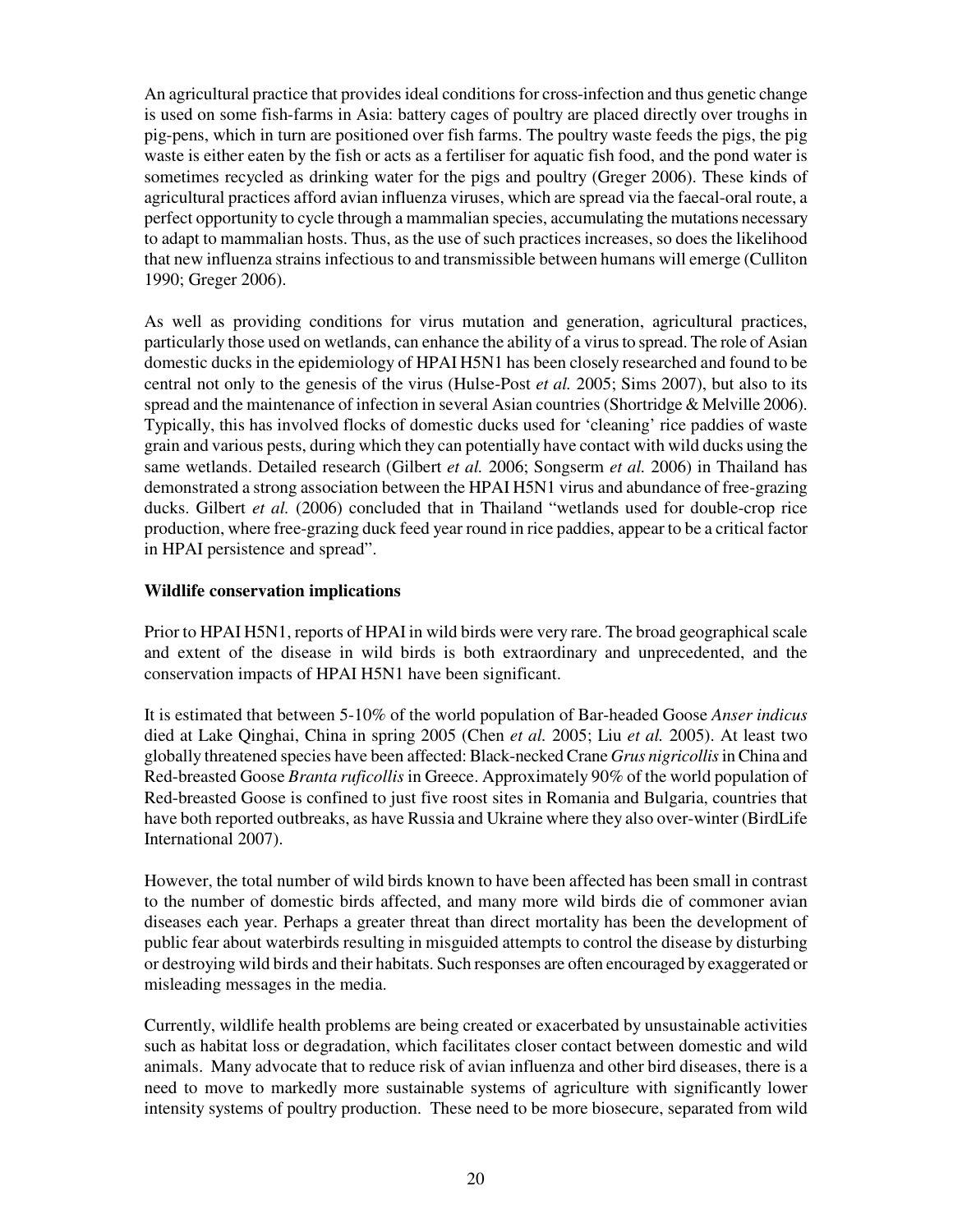waterbirds and their natural wetland habitats resulting in far fewer opportunities for viral crossinfection and thus pathogenetic amplification (Greger 2006). There are major animal and human health consequences (in terms of the impact on economies, food security and potential implications of a human influenza pandemic) of not strategically addressing these issues. However, to deliver such an objective in a world with an ever-growing human population and with issues of food-security in many developing countries, will be a major policy challenge.

#### **References:**

- BirdLife International 2007. BirdLife statement on avian influenza. Available from http://www.birdlife.org/action/science/species/avian\_flu/index.html.
- Brown, J.D., Stallknecht, D.E., Beck, J.R., Suarez, D.L. & Swayne, D.E. 2006. Susceptibility of North American ducks and gulls to H5N1 Highly Pathogenic Avian Influenza viruses. *Emerging Infectious Diseases* 12(11): 1663-1670.
- Capua, I. & Mutinelli, F. 2001. Low pathogenicity (LPAI) and highly pathogenic (HPAI) avian influenza in turkeys and chicken. Pp. 13-20. In: Capua, I. & Mutinelli F. (eds.). *A Colour Atlas and Text on Avian Influenza.* Papi Editore, Bologna, Italy.
- Center for Infectious Disease Research & Policy. 2007. Avian Influenza (Bird Flu): Agricultural and<br>Wildlife Considerations. Available from Considerations. Available from http://www.cidrapforum.org/cidrap/content/influenza/avianflu/biofacts/avflu.html.
- Chen, H., Smith, G.J.D., Zhang, S.Y., Oin, K., Wang, J., Li. K.S., Webster, R.G., Peiris, J.S.M. & Guan, Y. 2005. H5N1 virus outbreak in migratory waterfowl. *Nature Online.* Available from http://www.nature.com/nature/journal/vaop/ncurrent/full/nature03974.html.
- Culliton, B.J. 1990. Emerging viruses, emerging threat. *Science* 247: 279-280.
- Diouf, J. 2005. Address on Avian Influenza to 33rd FAO Conference. Available from http://www.fao.org/ag/againfo/subjects/avian/conf05-AI/J6651e-DG.pdf.
- Ellis, T.M., Bousfield, R.B., Bisset, L.A., Dyrting, K.C., Luk, G., Tsim, S.T., Sturm-Ramirez, K., Webster, R.G., Guan, Y., & Peiris, J.S. 2004. Investigation of outbreaks of highly pathogenic H5N1 avian influenza in waterfowl and wild birds in Hong Kong in late 2002. *Avian Pathology* 33(5): 492-505.
- Feare, C.J. & Yasué, M. 2006. Asymptomatic infection with highly pathogenic avian influenza H5N1 in wild birds: how sound is the evidence? *Virology Journal*. 3.96. doi:10.1186/1742-422X\_3\_96.
- Fouchier, R.A.M., Munster, V., Wallensten, A., Bestebroer, T.M., Herfst, S., Smith, D, Rimmelzwaan, G.F., Olsen, B. & Osterhaus, D.M.E. 2005. Characterization of a novel influenza A virus hemagglutinin subtype (H16) obtained from Black-headed Gulls. *Journal of Virology* 79: 2814- 2822.
- Gilbert, M., Chaitaweesub, P., Parakamawongsa, T., Premashthira, S., Tiensin, T., Kalpravidh, W., Wagner, H. & Slingenbergh, J. 2006. Free-grazing ducks and highly pathogenic avian influenza, Thailand. *Emerging Infectious Diseases* 12(2): 227-234.
- Gorman, O.T., Bean, W.J. & Webster, R.G. 1992. Evolutionary processes in influenza viruses: divergence, rapid evolution, and stasis. *Current Topics in Microbiology and Immunology* 176: 75-97.
- GRAIN 2006. Fowl play: The poultry industry's central role in the bird flu crisis. GRAIN Briefing, February 2006. Available from http://www.grain.org/briefings/?id=194.
- Greger, M. 2006. *Bird Flu: a virus of our own hatching.* Lantern Books, New York. 465 pp.
- Guan Y, Peiris, J.S., Lipatov, A.S., Ellis, T.M., Dyrting, K.C. Krauss, S., Zhang, L.J., Webster, R.G. & Shortridge, K.F. 2002. Emergence of multiple genotypes of H5N1 avian influenza viruses in Hong Kong SAR*. Proceedings of the National Academy of Sciences* 99(13): 8950-8955.
- Hesterberg, U., Harris, K., Cook A. & Brown, I. 2007. *Annual Report. Surveillance for avian*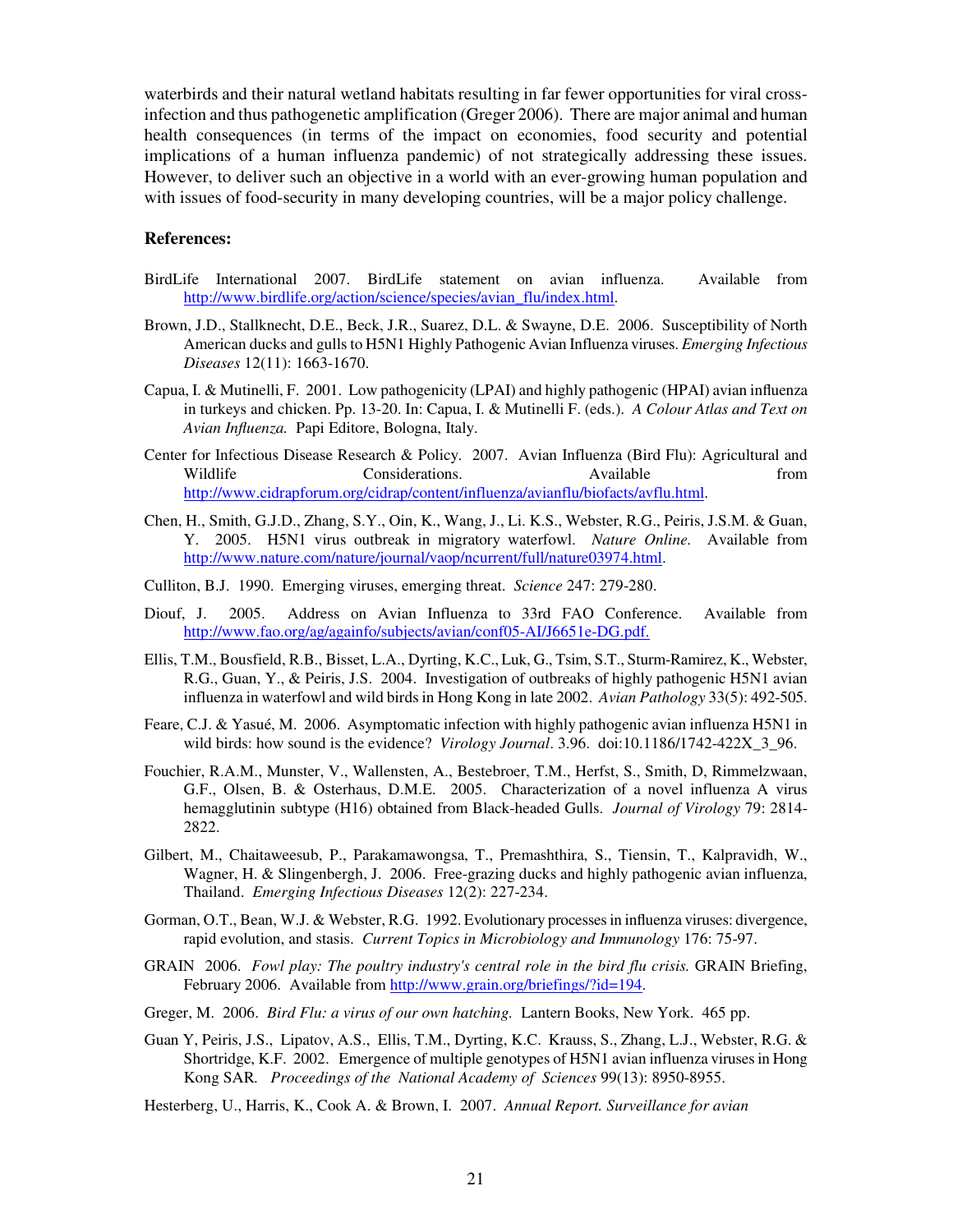*influenza in wild birds carried out by Member States. February- December 2006.* Community Reference Laboratory for avian influenza and Newcastle disease. 53 pp. Available from http://ec.europa.eu/food/animal/diseases/controlmeasures/avian/annrepres\_surv\_wb\_02-12- 2006\_en.pdf.

- Hinshaw, V.S. & Webster, R.G. 1982. The natural history of influenza A viruses. In: *Basic and applied influenza research.* Beare, A.S. (ed.). CRC Press, Boca Raton, Florida. Pp. 79-104.
- Hinshaw, V.S., Webster, R.G. & Turner, B. 1980. The perpetuation of orthomyxoviruses and paramyxoviruses in Canadian waterfowl. *Canadian Journal of Microbiology* 26: 622-629.
- Hulse-Post, D.J., Sturm-Ramirez, K.M., Humberd, J., Seiler, P., Govorkova, E.A., Krauss, S., Scholtissek, C., Puthavathana, P., Buranathai, C., Nguyen, T.D., Long, H.T., Naipospos, T.S.P., Chen, H., Ellis, T.M., Guan, Y., Peiris, J.S.M. & Webster, R.G. 2005. Role of domestic ducks in the propagation and biological evolution of highly pathogenic H5N1 influenza viruses in Asia. *Proceedings of the National Academy of Sciences* 102: 10682-10687. Available from http://www.pnas.org/cgi/content/full/102/30/10682.
- Ito, T., Okazaki, K., Kawaoka, Y., Takada, A., Webster, R.G. & Kida, H. 1995. Perpetuation of influenza A viruses in Alaskan waterfowl reservoirs. *Archives of Virology* 140: 1163-1172.
- Kilbourne, E.D. 2006. Influenza pandemics of the 20<sup>th</sup> century. *Emerging Infectious Diseases* 12(1): 9-14.
- Kilpatrick, M., Chmura, A.A., Gibbons, D.W., Fleischer, R.C., Marra, P.P. & Daszak, P. 2006. Predicting the global spread of H5N1 avian influenza. *Proceedings of the National Academy of Sciences* 103(15): 19368–19373. Available from http://www.pnas.org/cgi/reprint/103/51/19368.
- Lee, R.. 2008. Unpublished review of wild bird species reported as infected with HPAI H5N1. WWT, Slimbridge, UK.
- Li, K., Guan, S.Y., Wang, J., Smith, G.J., Xu K.M., Duan L., Rahardjo, A.P., Puthavathana, P., Buranathai, C., Nguyen, T.D., Estoepangestie, A.T., Chaisingh, A., Auewarakul, P., Long, H.T., Hanh, N.T., Webby, R.J., Poon, L.L., Chen, H., Shortridge, K.F., Yuen, K.Y., Webster, R.G. & Peiris, J.S. 2004. Genesis of a highly pathogenic and potentially pandemic H5N1 influenza virus in eastern Asia. *Nature* 430 (6996):209-213.
- Liu, J., Xiao, H., Lei, F., Zhu, Q., Qin, K., Zhang, X., Zhang, X., Zhao, D., Wang, G., Feng, Y., Ma, J., Liu, W., Wang, J. & Gao, F. 2005. Highly pathogenic H5N1 influenza virus infection in migratory birds. *Science Online.* Available from http://www.sciencemag.org/cgi/content/abstract/309/5738/1206.
- Lu, H., Castro, A.E., Pennick, K., Liu, J., Yang, Q., Dunn, P., Weinstock, D., & Henzler, D. 2003. Survival of avian influenza virus H7N2 in SPF chickens and their environments. *Avian Diseases* 47: 1015-1021.
- Mase, M., Tsukamoto, K., Imada, T., Imai, K., Tanimura, N., Nakamura, K., Yamamoto, Y., Hitomi, T., Kira, T., Nakai, T., Kiso, M., Horimoto, T., Kawaoka, Y. & Yamaguchi, S. 2005. Characterization of H5N1 influenza A viruses isolated during the 2003-2004 influenza outbreaks in Japan. *Virology* 332(1): 167-176.
- OIE 2007. Terrestrial Animal Health Code. Available from http://www.oie.int/eng/Normes/mcode/en\_sommaire.htm.
- OIE 2008. Update on highly pathogenic avian influenza in animals (type H5 and H7). Available from http://www.oie.int/downld/AVIAN%20INFLUENZA/A\_AI-Asia.htm.
- Okazaki, K., Takada, A., Ito, T., Imai, M., Takakuwa, H., Hatta, M., Ozaki, H., Tnizaki, T., Nagano, T., Ninomiya, A., Demenev, V.A., Tyaptirganov, M.M., Karatayeva, T.D., Yanmikova, S.S., Lvov, D.K. & Kida, H. 2000. Precursor genes of future pandemic influenza viruses are perpetuated in ducks nesting in Siberia. *Archives of Virology* 145: 885-893.
- Olsen, B., Munster, V.J., Wallensten, A., Waldenstrom, J., Osterhaus, A.D.M.E. & Fouchier, R.A.M.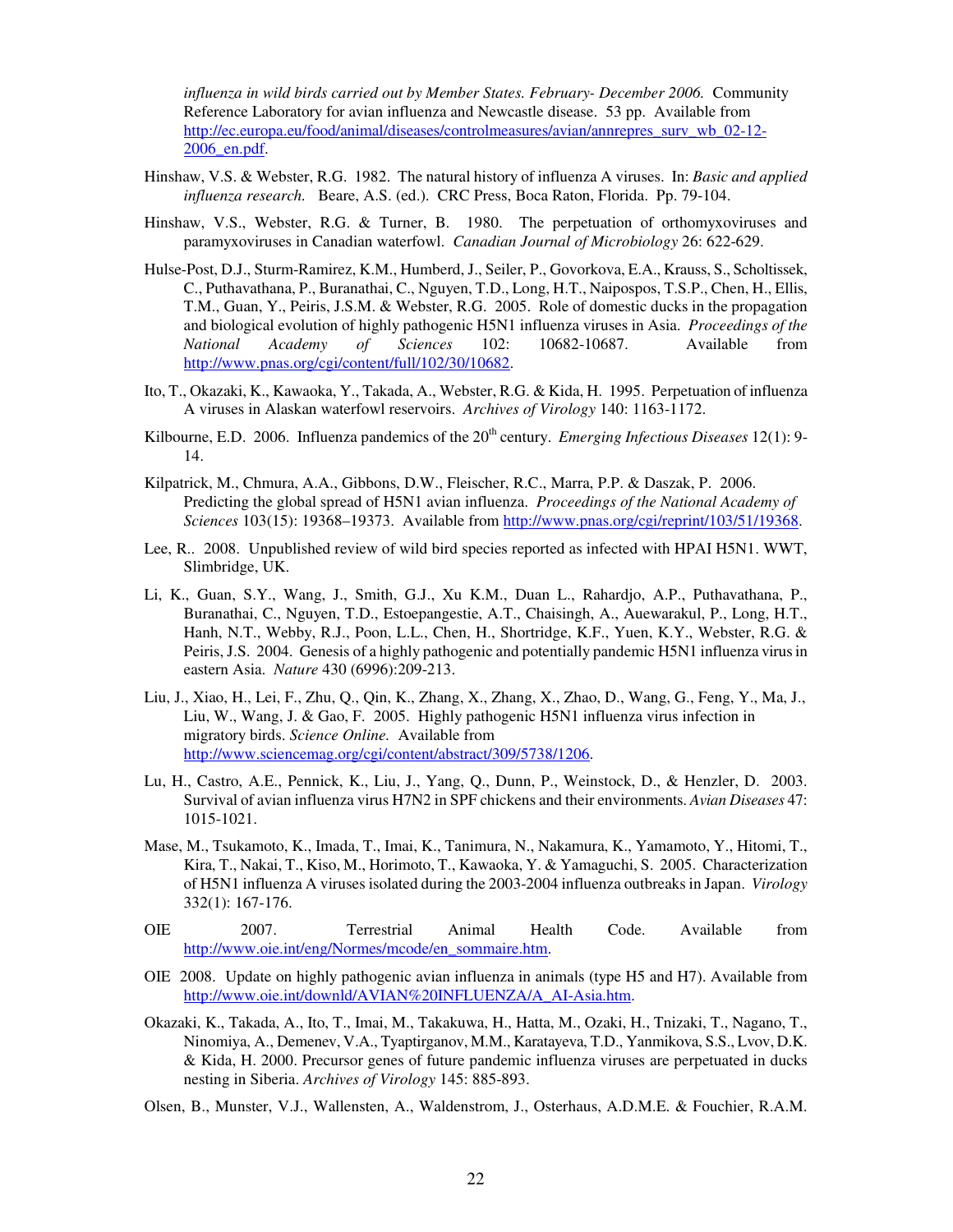2006. Global patterns of influenza a virus in wild birds. *Science* 312: 384–388.

- Rogers, S.O., Starmer, W.T., Castello, J.D. 2004. Recycling of pathogenic microbes through survival in ice. *Medical Hypotheses* 63: 773-777.
- Rohm, C., Zhou, N., Suss, J., Mackenzie,,J. & Webster, R.G. 1996. Characterization of a novel influenza hemagglutinin, H15: criteria for determination of influenza A subtypes. *Virology* 217:508-516.
- Sabirovic, M., Wilesmith, J., Hall, S., Coulson, N., Landeg, F. 2006. Situation Analysis Outbreaks of HPAI H5N1 virus in Europe during 2005/2006 – An overview and commentary. DEFRA, International Animal Health Division, United Kingdom. 40 pp. Available from http://www.defra.gov.uk/animalh/diseases/monitoring/pdf/hpai-europe300606.pdf.
- Senne, D.A., Panigrahy, B., Kawaoka, Y., Pearson, J.E., Suss, J., Lipkind, M., Kida, H. & Webster, R.G. 1996. Survey of the hemagglutinin (HA) cleavage site sequence of H5 and H7 avian influenza viruses: amino acid sequence at the HA cleavage site as a marker of pathogenicity potential. *Avian Diseases* 40(2): 425-437.
- Shortridge, K.F. & Melville, D.S. 2006. Domestic poultry and migratory birds in the interspecies transmission of avian influenza viruses: a view from Hong Kong. In *Waterbirds around the world.*  Eds. G.C. Boere, C.A. Galbraith & D.A. Stroud. The Stationery Office, Edinburgh, UK. Pp. 427- 431.
- Shortridge, K.F. 1997. Is China an influenza epicentre? *Chinese Medical Journal* 110: 637-641.
- Shortridge, K.F., Webster, R.G., Butterfield, W.K. & Campbell, C.H. 1977. Persistence of Hong Kong influenza virus variants in pigs. *Science* 196: 1454-1455.
- Sims, L.D. 2007. Lessons learned from Asian H5N1 outbreak control. *Avian Diseases* 50: 174-181.
- Smith, A.W., Skilling, D.E., Castello, J.D., Rogers, S.O. 2004. Ice as a reservoir for pathogenic human viruses: specifically, caliciviruses, influenza viruses, and enteroviruses. *Medical Hypotheses* 63: 560-566.
- Snacken, R., Kendal, A.P., Haaheim, L.R. & Wood, J.M.. 1999. The next influenza pandemic: lessons from Hong Kong, 1997. *Emerging Infectious Diseases* 5:195-203.
- Songserm, T., Jam-on, R., Sae-Heng, N., Meemak, N., Hulse-Post, D.J., Sturm-Ramirez, K.M., & Webster, R.J. 2006. Domestic ducks and H5N1 Influenza Epidemic, Thailand. *Emerging Infectious Diseases* 12(4): 575-581.
- Stallknecht, D.E. & Shane, S.M. 1988. Host range of avian influenza virus in free-living birds. *Veterinary Research Communications* 12: 125-141.
- Stallknecht, D.E. & Brown, J.D. 2007. Wild birds and the epidemiology of avian influenza. *Journal of Wildlife Diseases* 43(3) Supplement: S15-20.
- Stallknecht, D.E., Shane, S.M., Kearney, M.T., Zwank, P.J. 1990. Persistence of avian influenza viruses in water. *Avian Diseases* 34: 406-411.
- Sturm-Ramirez, K.M., Ellis, T., Bousfield, B., Bissett, L., Dyrting, K., Rehg, J.E., Poon, L., Guan, Y, Peiris, M. & Webster, R.G. 2004. Re-emerging H5N1 influenza viruses in Hong Kong in 2002 are highly pathogenic to ducks. *Journal of Virology* 78: 4892-4901.
- Taubenberger, J.K., Reid, A.H., Lourens, R.M., Wang, R.., Jin, G. & Fanning, T.G. 2005. Characterization of the 1918 influenza virus polymerase genes. *Nature* 437(7060):889-93.
- UN System Influenza Coordinator & World Bank 2007. Third global progress report on responses to avian influenza and state of pandemic readiness. Available from http://siteresources.worldbank.org/INTTOPAVIFLU/Resources/UN\_WB\_AHI\_ProgressReportFinal. pdf.
- USGS National Wildlife Health Center 2008. List of species affected by H5N1. Available from http://www.nwhc.usgs.gov/disease\_information/avian\_influenza/affected\_species\_chart.jsp.